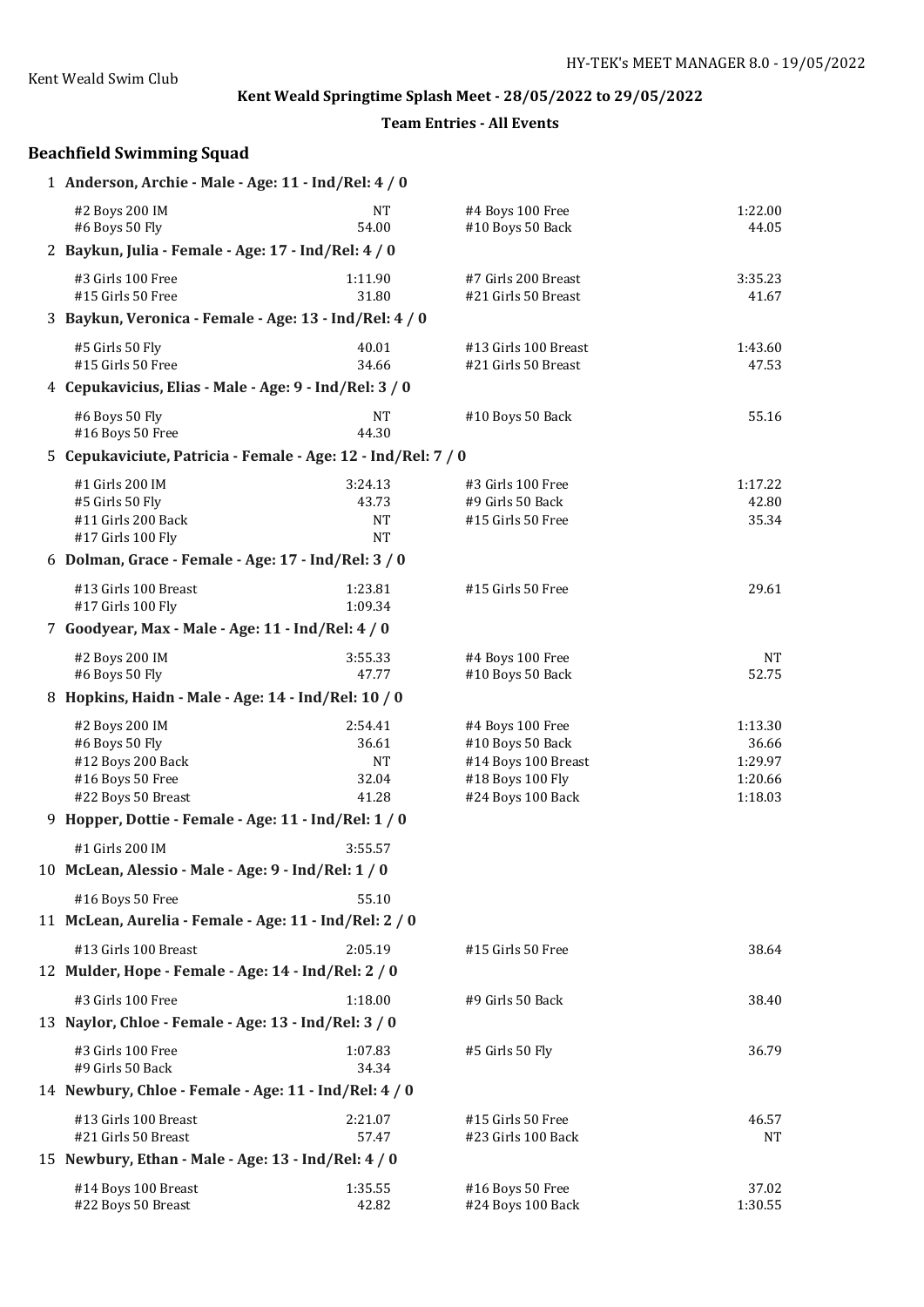**Team Entries - All Events**

# **Beachfield Swimming Squad**

| 16 Psenicnyj, Daniel - Male - Age: 9 - Ind/Rel: 4 / 0 |           |                                                |         |  |  |
|-------------------------------------------------------|-----------|------------------------------------------------|---------|--|--|
| #4 Boys 100 Free                                      | NT        | #10 Boys 50 Back                               | NT      |  |  |
| #16 Boys 50 Free                                      | <b>NT</b> | #22 Boys 50 Breast                             | NT      |  |  |
| 17 Rolfe, Sophie - Female - Age: 14 - Ind/Rel: 4 / 0  |           |                                                |         |  |  |
| #1 Girls 200 IM                                       | 3:10.54   | #3 Girls 100 Free                              | 1:14.23 |  |  |
| #13 Girls 100 Breast                                  | 1:46.12   | $#17$ Girls 100 Fly                            | 1:31.20 |  |  |
| <b>Beachfield Swimming Squad</b>                      |           | Total Individual Entries: 64 - Total Relays: 0 |         |  |  |

# **Bexley Swimming Club**

| 1 Atkinson, Emily - Female - Age: 15 - Ind/Rel: 1 / 0                          |                                      |                                                               |                               |
|--------------------------------------------------------------------------------|--------------------------------------|---------------------------------------------------------------|-------------------------------|
| #19 Girls 200 Free                                                             | 2:19.59                              |                                                               |                               |
| 2 Beadle, Ellie - Female - Age: 14 - Ind/Rel: 5 / 0                            |                                      |                                                               |                               |
| #11 Girls 200 Back<br>#17 Girls 100 Fly<br>#23 Girls 100 Back                  | 2:56.20<br>1:35.61<br>1:24.26        | #15 Girls 50 Free<br>#19 Girls 200 Free                       | 34.95<br>2:41.60              |
| 3 Beadle, Reece - Male - Age: 11 - Ind/Rel: 3 / 0                              |                                      |                                                               |                               |
| #16 Boys 50 Free<br>#24 Boys 100 Back                                          | 47.15<br>1:54.89                     | #22 Boys 50 Breast                                            | 1:08.93                       |
| 4 Bense, William - Male - Age: 12 - Ind/Rel: 2 / 0                             |                                      |                                                               |                               |
| #4 Boys 100 Free                                                               | NT                                   | #6 Boys 50 Fly                                                | <b>NT</b>                     |
| 5 Bloom, Benan - Male - Age: 11 - Ind/Rel: 5 / 0                               |                                      |                                                               |                               |
| #4 Boys 100 Free<br>#16 Boys 50 Free<br>#20 Boys 200 Free                      | 1:12.65<br>33.49<br>2:41.07          | #14 Boys 100 Breast<br>#18 Boys 100 Fly                       | 1:47.87<br>1:26.93            |
| 6 Bloom, Bilgin - Male - Age: 14 - Ind/Rel: 5 / 0                              |                                      |                                                               |                               |
| #4 Boys 100 Free<br>#10 Boys 50 Back<br>#16 Boys 50 Free                       | 1:11.30<br>38.97<br>32.57            | #6 Boys 50 Fly<br>#14 Boys 100 Breast                         | 36.38<br>1:21.95              |
| 7 Booker-Edey, Caelin - Female - Age: 12 - Ind/Rel: 6 / 0                      |                                      |                                                               |                               |
| #1 Girls 200 IM<br>#7 Girls 200 Breast<br>#11 Girls 200 Back                   | 3:34.57<br>NT<br>3:37.06             | #5 Girls 50 Fly<br>#9 Girls 50 Back<br>#15 Girls 50 Free      | 48.89<br>44.48<br>37.82       |
| 8 Borooah, Jai - Male - Age: 11 - Ind/Rel: 3 / 0                               |                                      |                                                               |                               |
| #2 Boys 200 IM<br>#10 Boys 50 Back                                             | 3:05.42<br>37.99                     | #8 Boys 200 Breast                                            | 3:30.02                       |
| 9 Borooah, Rea - Female - Age: 13 - Ind/Rel: 7 / 0                             |                                      |                                                               |                               |
| #1 Girls 200 IM<br>#9 Girls 50 Back<br>#15 Girls 50 Free<br>#23 Girls 100 Back | 2:52.25<br>36.05<br>30.70<br>1:17.31 | #5 Girls 50 Fly<br>#11 Girls 200 Back<br>#19 Girls 200 Free   | 35.73<br>2:44.14<br>2:26.41   |
| 10 Chew, Oliver - Male - Age: 9 - Ind/Rel: 1 / 0                               |                                      |                                                               |                               |
| #22 Boys 50 Breast<br>11 Coll, Emily - Female - Age: 9 - Ind/Rel: 1 / 0        | <b>NT</b>                            |                                                               |                               |
| #15 Girls 50 Free                                                              | 54.13                                |                                                               |                               |
| 12 Couzens, Phoebe - Female - Age: 16 - Ind/Rel: 7 / 0                         |                                      |                                                               |                               |
| #1 Girls 200 IM<br>#9 Girls 50 Back<br>#15 Girls 50 Free                       | 2:43.06<br>35.06<br>29.54            | #3 Girls 100 Free<br>#11 Girls 200 Back<br>#19 Girls 200 Free | 1:03.20<br>2:38.74<br>2:17.61 |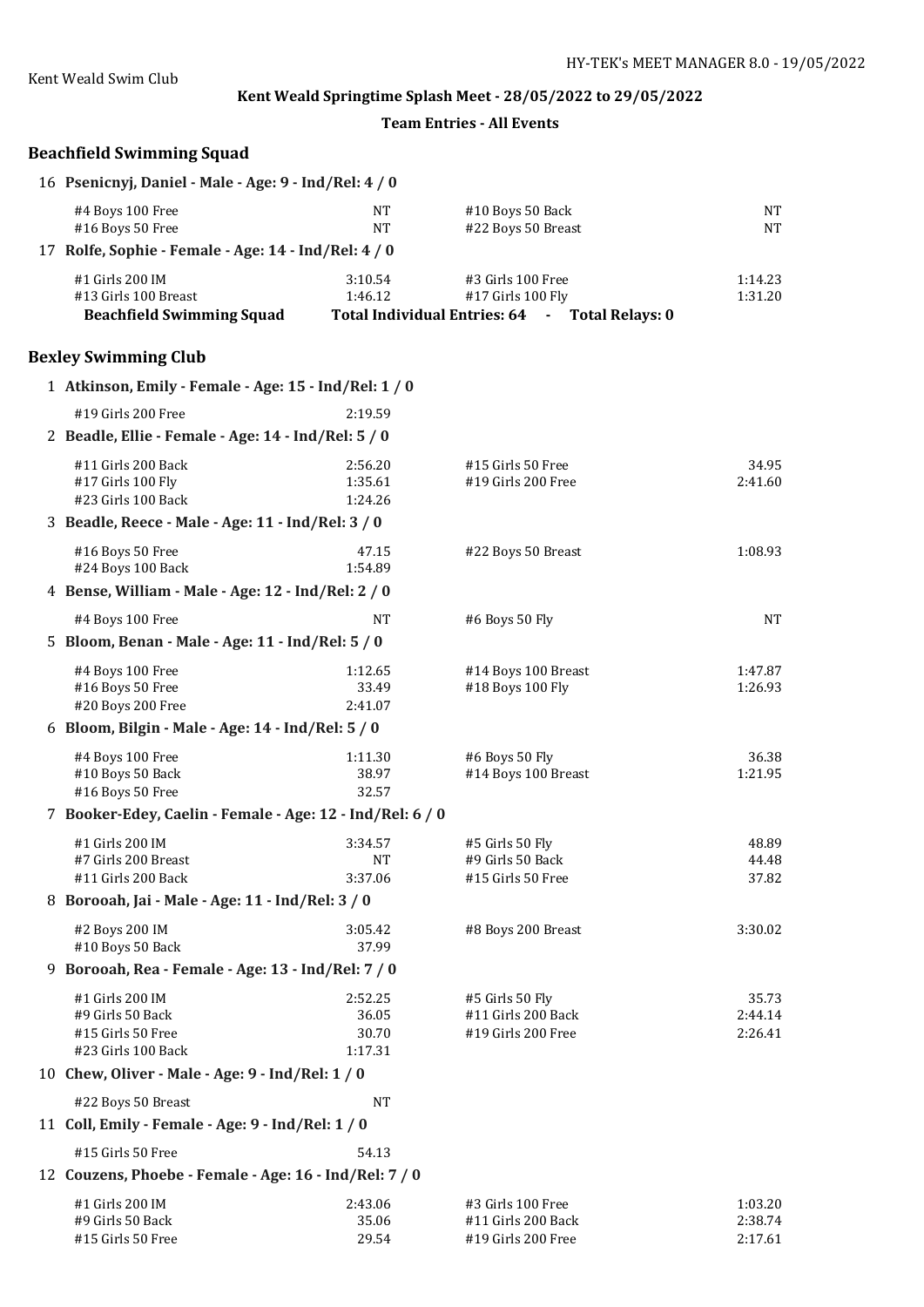**Team Entries - All Events**

| #23 Girls 100 Back                                         | 1:13.23            |                                          |                  |
|------------------------------------------------------------|--------------------|------------------------------------------|------------------|
| 13 Cross, Emilia - Female - Age: 11 - Ind/Rel: 5 / 0       |                    |                                          |                  |
| #13 Girls 100 Breast<br>#17 Girls 100 Fly                  | 2:03.69<br>1:52.81 | #15 Girls 50 Free<br>#21 Girls 50 Breast | 41.88<br>1:04.17 |
| #23 Girls 100 Back                                         | 2:03.69            |                                          |                  |
| 14 Detko, Emily - Female - Age: 11 - Ind/Rel: 3 / 0        |                    |                                          |                  |
| #13 Girls 100 Breast<br>#21 Girls 50 Breast                | NT<br>53.18        | #15 Girls 50 Free                        | 40.70            |
| 15 Devon-Lowe, Jessica - Female - Age: 12 - Ind/Rel: 7 / 0 |                    |                                          |                  |
| #1 Girls 200 IM                                            | 3:14.92            | #5 Girls 50 Fly                          | 38.14            |
| #9 Girls 50 Back                                           | 37.51              | #13 Girls 100 Breast                     | 1:46.59          |
| #15 Girls 50 Free                                          | 34.00              | #19 Girls 200 Free                       | 2:48.93          |
| #21 Girls 50 Breast                                        | 46.60              |                                          |                  |
| 16 Dimitrov, Alexander - Male - Age: 12 - Ind/Rel: 13 / 0  |                    |                                          |                  |
| #2 Boys 200 IM                                             | 3:12.28            | #4 Boys 100 Free                         | 1:23.68          |
| #6 Boys 50 Fly                                             | 44.12              | #8 Boys 200 Breast                       | 4:30.28          |
| #10 Boys 50 Back                                           | 40.93              | #12 Boys 200 Back                        | 3:44.18          |
| #14 Boys 100 Breast                                        | 1:46.88            | #16 Boys 50 Free                         | 35.22            |
| #18 Boys 100 Fly                                           | 1:47.32            | #20 Boys 200 Free                        | 3:05.29          |
| #22 Boys 50 Breast                                         | 48.03              | #24 Boys 100 Back                        | 1:27.86          |
| #26 Boys 200 Fly                                           | <b>NT</b>          |                                          |                  |
| 17 Dimitrov, David - Male - Age: 11 - Ind/Rel: 9 / 0       |                    |                                          |                  |
| #4 Boys 100 Free                                           | 1:25.43            | #6 Boys 50 Fly                           | 1:10.89          |
| #10 Boys 50 Back                                           | 53.87              | #14 Boys 100 Breast                      | NT               |
| #16 Boys 50 Free                                           | 51.57              | #18 Boys 100 Fly                         | <b>NT</b>        |
| #20 Boys 200 Free                                          | 3:53.39            | #22 Boys 50 Breast                       | 1:02.68          |
| #24 Boys 100 Back                                          | 1:57.41            |                                          |                  |
| 18 Dinev, Bryan - Male - Age: 15 - Ind/Rel: 7 / 0          |                    |                                          |                  |
| #4 Boys 100 Free                                           | 55.30              | #6 Boys 50 Fly                           | 27.30            |
| #10 Boys 50 Back                                           | 29.90              | #14 Boys 100 Breast                      | 1:13.03          |
| #18 Boys 100 Fly                                           | 1:03.72            | #22 Boys 50 Breast                       | 32.90            |
| #24 Boys 100 Back                                          | 1:04.90            |                                          |                  |
| 19 Duncan, Ellen - Female - Age: 11 - Ind/Rel: 6 / 0       |                    |                                          |                  |
| #1 Girls 200 IM                                            | 3:22.90            | #7 Girls 200 Breast                      | 3:44.95          |
| #9 Girls 50 Back                                           | 39.59              | #11 Girls 200 Back                       | 3:12.73          |
| #13 Girls 100 Breast                                       | 1:44.34            | #15 Girls 50 Free                        | 38.91            |
| 20 Etemi, Tommaso - Male - Age: 11 - Ind/Rel: 4 / 0        |                    |                                          |                  |
| #14 Boys 100 Breast                                        | <b>NT</b>          | #16 Boys 50 Free                         | 41.97            |
| #20 Boys 200 Free                                          | 3:28.94            | #22 Boys 50 Breast                       | 57.84            |
| 21 Fosh, Abi - Female - Age: 12 - Ind/Rel: 6 / 0           |                    |                                          |                  |
| #3 Girls 100 Free                                          | 1:06.12            | #9 Girls 50 Back                         | 37.39            |
| #15 Girls 50 Free                                          | 30.89              | #17 Girls 100 Fly                        | 1:17.75          |
| #19 Girls 200 Free                                         | 2:24.31            | #25 Girls 200 Fly                        | 3:00.18          |
| 22 Fosh, Jess - Female - Age: 14 - Ind/Rel: 7 / 0          |                    |                                          |                  |
| #3 Girls 100 Free                                          | 1:07.74            | #7 Girls 200 Breast                      | 3:16.32          |
| #9 Girls 50 Back                                           | 37.44              | #15 Girls 50 Free                        | 31.17            |
| #17 Girls 100 Fly                                          | 1:18.36            | #19 Girls 200 Free                       | 2:24.63          |
| #21 Girls 50 Breast                                        | 40.32              |                                          |                  |
| 23 Galsworthy, Freddie - Male - Age: 10 - Ind/Rel: 3 / 0   |                    |                                          |                  |
| #14 Boys 100 Breast                                        | 2:10.07            | #16 Boys 50 Free                         | 46.81            |
| #22 Boys 50 Breast                                         | 1:00.68            |                                          |                  |

24 **Galsworthy, Olivia - Female - Age: 13 - Ind/Rel: 4 / 0**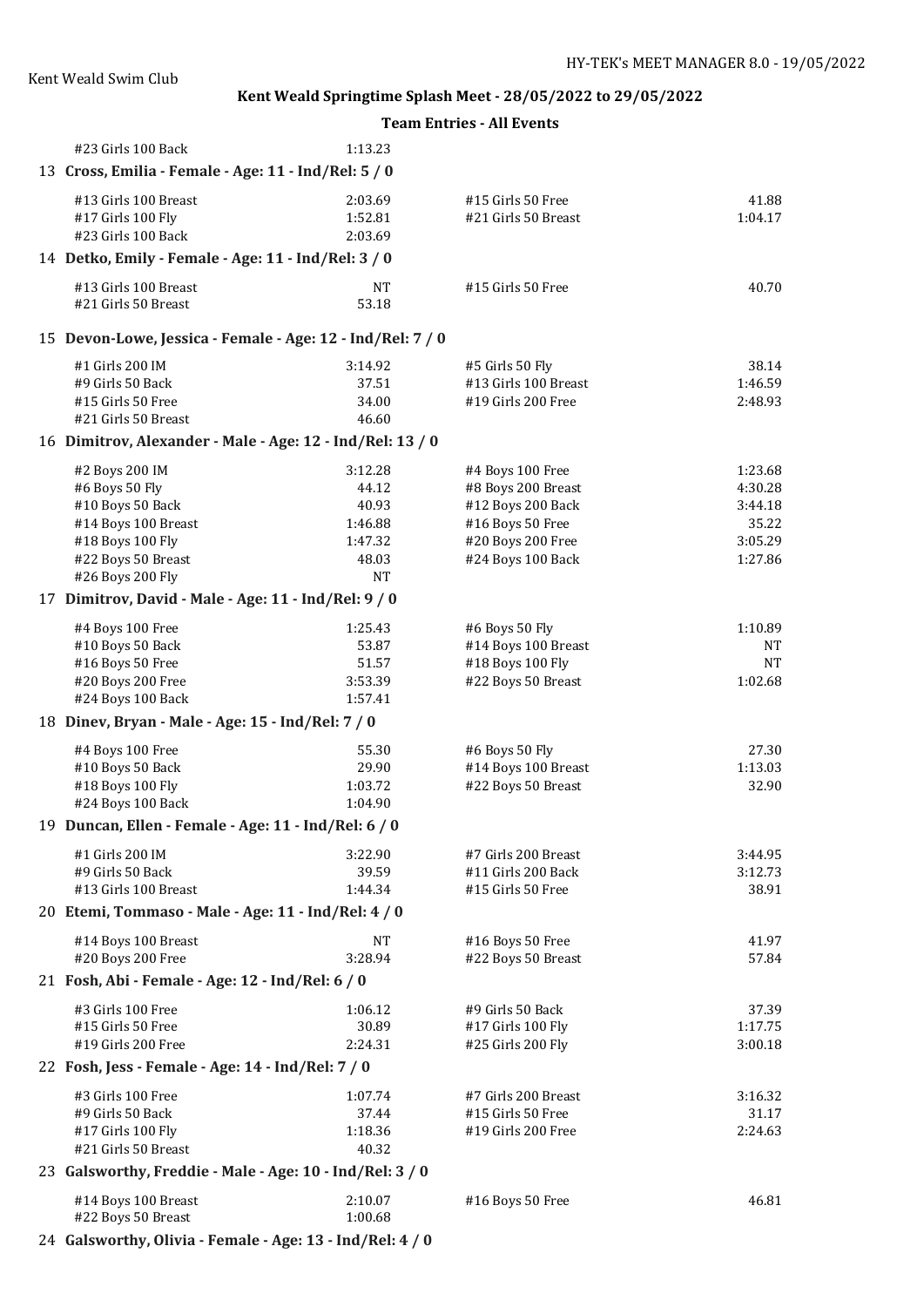| #13 Girls 100 Breast<br>#21 Girls 50 Breast                 | <b>NT</b><br>55.41 | #15 Girls 50 Free<br>#23 Girls 100 Back | 38.31<br>1:45.72 |
|-------------------------------------------------------------|--------------------|-----------------------------------------|------------------|
| 25 Gil, Gabriel - Male - Age: 9 - Ind/Rel: 5 / 0            |                    |                                         |                  |
| #4 Boys 100 Free                                            | NT                 | #6 Boys 50 Fly                          | NT               |
| #10 Boys 50 Back                                            | NT                 | #16 Boys 50 Free                        | <b>NT</b>        |
| #22 Boys 50 Breast                                          | NT                 |                                         |                  |
| 26 Golebiowska, Paulina - Female - Age: 14 - Ind/Rel: 6 / 0 |                    |                                         |                  |
| #1 Girls 200 IM                                             | 2:45.43            | #5 Girls 50 Fly                         | 34.68            |
| #9 Girls 50 Back                                            | 35.40              | #13 Girls 100 Breast                    | 1:25.59          |
| #15 Girls 50 Free                                           | 30.93              | #21 Girls 50 Breast                     | 39.24            |
| 27 Hillcock, Evie - Female - Age: 9 - Ind/Rel: 3 / 0        |                    |                                         |                  |
| #3 Girls 100 Free<br>#9 Girls 50 Back                       | NT<br><b>NT</b>    | #5 Girls 50 Fly                         | <b>NT</b>        |
| 28 Hodge, Freddie - Male - Age: 9 - Ind/Rel: 4 / 0          |                    |                                         |                  |
|                                                             |                    |                                         |                  |
| #6 Boys 50 Fly                                              | 1:21.70            | #10 Boys 50 Back                        | 58.79            |
| #16 Boys 50 Free                                            | 51.13              | #22 Boys 50 Breast                      | 1:04.71          |
| 29 Hodge, Jack - Male - Age: 12 - Ind/Rel: 7 / 0            |                    |                                         |                  |
| #4 Boys 100 Free                                            | 1:18.67            | #6 Boys 50 Fly                          | 46.34            |
| #10 Boys 50 Back                                            | 38.92              | #12 Boys 200 Back                       | 3:09.89          |
| #16 Boys 50 Free<br>#24 Boys 100 Back                       | 35.84<br>1:24.15   | #20 Boys 200 Free                       | 3:06.46          |
| 30 Hodsdon, Grace - Female - Age: 12 - Ind/Rel: 2 / 0       |                    |                                         |                  |
| #13 Girls 100 Breast                                        | 1:55.05            | #15 Girls 50 Free                       | 48.38            |
| 31 Hodsdon, Rebekah - Female - Age: 12 - Ind/Rel: 2 / 0     |                    |                                         |                  |
|                                                             |                    |                                         |                  |
| #13 Girls 100 Breast                                        | 2:04.77            | #15 Girls 50 Free                       | 47.88            |
| 32 Holden, William - Male - Age: 13 - Ind/Rel: 7 / 0        |                    |                                         |                  |
| #2 Boys 200 IM                                              | 2:44.24            | #6 Boys 50 Fly                          | 37.90            |
| #8 Boys 200 Breast                                          | 2:53.79            | #14 Boys 100 Breast                     | 1:22.09          |
| #18 Boys 100 Fly<br>#22 Boys 50 Breast                      | 1:21.03<br>38.62   | #20 Boys 200 Free                       | 2:30.37          |
| 33 Hughes, Chloe - Female - Age: 14 - Ind/Rel: 5 / 0        |                    |                                         |                  |
|                                                             |                    |                                         |                  |
| #1 Girls 200 IM<br>#5 Girls 50 Fly                          | 2:54.31<br>35.74   | #3 Girls 100 Free<br>#15 Girls 50 Free  | 1:10.22<br>32.57 |
| #17 Girls 100 Fly                                           | 1:20.97            |                                         |                  |
| 34 Hynes, Penelope - Female - Age: 11 - Ind/Rel: 6 / 0      |                    |                                         |                  |
| #3 Girls 100 Free                                           | 1:19.60            | #9 Girls 50 Back                        | 42.61            |
| #11 Girls 200 Back                                          | 3:30.98            | #15 Girls 50 Free                       | 36.02            |
| #19 Girls 200 Free                                          | 2:54.43            | #23 Girls 100 Back                      | 1:30.56          |
| 35 Idowu, Florence - Female - Age: 13 - Ind/Rel: 5 / 0      |                    |                                         |                  |
| #3 Girls 100 Free                                           | 1:08.92            | #5 Girls 50 Fly                         | 33.97            |
| #15 Girls 50 Free                                           | 31.06              | #17 Girls 100 Fly                       | 1:20.85          |
| #19 Girls 200 Free                                          | 2:32.75            |                                         |                  |
| 36 Imadalou, Ines - Female - Age: 12 - Ind/Rel: 2 / 0       |                    |                                         |                  |
| #13 Girls 100 Breast                                        | NT                 | #15 Girls 50 Free                       | 42.29            |
| 37 Inglis, Zachary - Male - Age: 11 - Ind/Rel: 7 / 0        |                    |                                         |                  |
| #4 Boys 100 Free                                            | 1:15.05            | #6 Boys 50 Fly                          | 37.78            |
| #10 Boys 50 Back                                            | 38.34              | #14 Boys 100 Breast                     | 1:43.30          |
| #16 Boys 50 Free<br>#24 Boys 100 Back                       | 33.79<br>1:25.01   | #22 Boys 50 Breast                      | 38.34            |
|                                                             |                    |                                         |                  |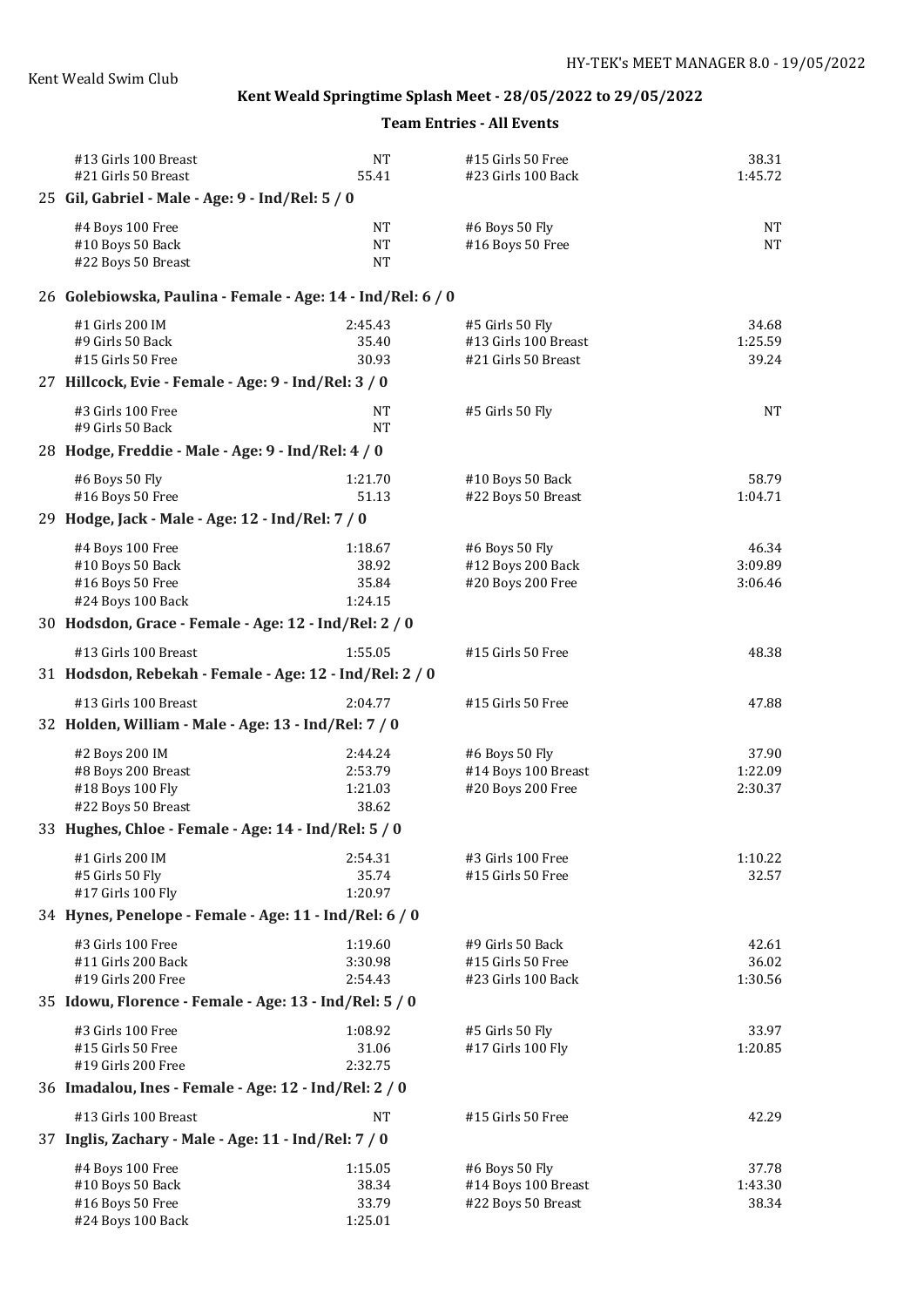| 38 Jayasinghe, Dillon - Male - Age: 17 - Ind/Rel: 3 / 0                             |                                          |                                                                |                               |
|-------------------------------------------------------------------------------------|------------------------------------------|----------------------------------------------------------------|-------------------------------|
| #16 Boys 50 Free<br>#20 Boys 200 Free                                               | 26.64<br>2:11.09                         | #18 Boys 100 Fly                                               | 1:03.98                       |
| 39 Jayasinghe, Leo - Male - Age: 13 - Ind/Rel: 3 / 0                                |                                          |                                                                |                               |
| #16 Boys 50 Free<br>#24 Boys 100 Back                                               | 31.44<br>1:20.45                         | #22 Boys 50 Breast                                             | 40.74                         |
| 40 Jeffries, Elsie - Female - Age: 11 - Ind/Rel: 3 / 0                              |                                          |                                                                |                               |
| #1 Girls 200 IM<br>#9 Girls 50 Back                                                 | NT<br>43.60                              | #5 Girls 50 Fly                                                | 43.19                         |
| 41 Jeffries, Nancy - Female - Age: 9 - Ind/Rel: 3 / 0                               |                                          |                                                                |                               |
| #1 Girls 200 IM<br>#9 Girls 50 Back                                                 | <b>NT</b><br>45.20                       | #3 Girls 100 Free                                              | 1:43.06                       |
| 42 Jemmott, Kadeen - Male - Age: 15 - Ind/Rel: 4 / 0                                |                                          |                                                                |                               |
| #4 Boys 100 Free<br>#8 Boys 200 Breast                                              | 57.33<br>2:44.08                         | #6 Boys 50 Fly<br>#10 Boys 50 Back                             | 29.57<br>28.87                |
| 43 Jemmott, Kasumi - Female - Age: 9 - Ind/Rel: 3 / 0                               |                                          |                                                                |                               |
| #3 Girls 100 Free<br>#9 Girls 50 Back                                               | 1:53.43<br>52.77                         | #5 Girls 50 Fly                                                | 1:00.43                       |
| 44 Knorton, Grace - Female - Age: 10 - Ind/Rel: 6 / 0                               |                                          |                                                                |                               |
| #1 Girls 200 IM<br>#13 Girls 100 Breast<br>#19 Girls 200 Free                       | 3:28.59<br>1:49.80<br>3:01.60            | #7 Girls 200 Breast<br>#17 Girls 100 Fly<br>#23 Girls 100 Back | 3:47.28<br>1:46.28<br>1:35.20 |
| 45 Konosonoks, Max - Male - Age: 11 - Ind/Rel: 6 / 0                                |                                          |                                                                |                               |
| #4 Boys 100 Free<br>#14 Boys 100 Breast<br>#20 Boys 200 Free                        | 1:34.19<br>1:52.37<br>3:27.84            | #8 Boys 200 Breast<br>#16 Boys 50 Free<br>#22 Boys 50 Breast   | 3:43.02<br>40.51<br>53.11     |
| 46 Le, Lan - Female - Age: 15 - Ind/Rel: 7 / 0                                      |                                          |                                                                |                               |
| #3 Girls 100 Free<br>#7 Girls 200 Breast<br>#17 Girls 100 Fly<br>#23 Girls 100 Back | 1:03.90<br>2:49.81<br>1:09.72<br>1:13.04 | #5 Girls 50 Fly<br>#13 Girls 100 Breast<br>#21 Girls 50 Breast | 31.91<br>1:15.67<br>35.09     |
| 47 Le, Nam - Male - Age: 15 - Ind/Rel: 3 / 0                                        |                                          |                                                                |                               |
| #14 Boys 100 Breast<br>#22 Boys 50 Breast                                           | 1:14.52<br>33.60                         | #16 Boys 50 Free                                               | 28.22                         |
| 48 Li, Elizabeth - Female - Age: 12 - Ind/Rel: 5 / 0                                |                                          |                                                                |                               |
| #5 Girls 50 Fly<br>#11 Girls 200 Back<br>#19 Girls 200 Free                         | 49.75<br>3:38.92<br>3:09.23              | #9 Girls 50 Back<br>#17 Girls 100 Fly                          | 46.12<br>2:05.86              |
| 49 Li, Xintian - Female - Age: 12 - Ind/Rel: 4 / 0                                  |                                          |                                                                |                               |
| #13 Girls 100 Breast<br>#21 Girls 50 Breast                                         | <b>NT</b><br>52.64                       | #15 Girls 50 Free<br>#23 Girls 100 Back                        | 41.47<br>NT                   |
| 50 Mahoney, Isla - Female - Age: 12 - Ind/Rel: 4 / 0                                |                                          |                                                                |                               |
| #3 Girls 100 Free<br>#7 Girls 200 Breast                                            | 1:17.19<br>4:00.87                       | #5 Girls 50 Fly<br>#9 Girls 50 Back                            | 42.65<br>41.14                |
| 51 Mirea, Ethan - Male - Age: 12 - Ind/Rel: 2 / 0                                   |                                          |                                                                |                               |
| #4 Boys 100 Free<br>52 Morse, Isabella - Female - Age: 14 - Ind/Rel: 5 / 0          | 1:28.38                                  | #6 Boys 50 Fly                                                 | 59.30                         |
| #3 Girls 100 Free<br>#9 Girls 50 Back                                               | 1:07.91<br>35.10                         | #5 Girls 50 Fly<br>#15 Girls 50 Free                           | 34.66<br>31.52                |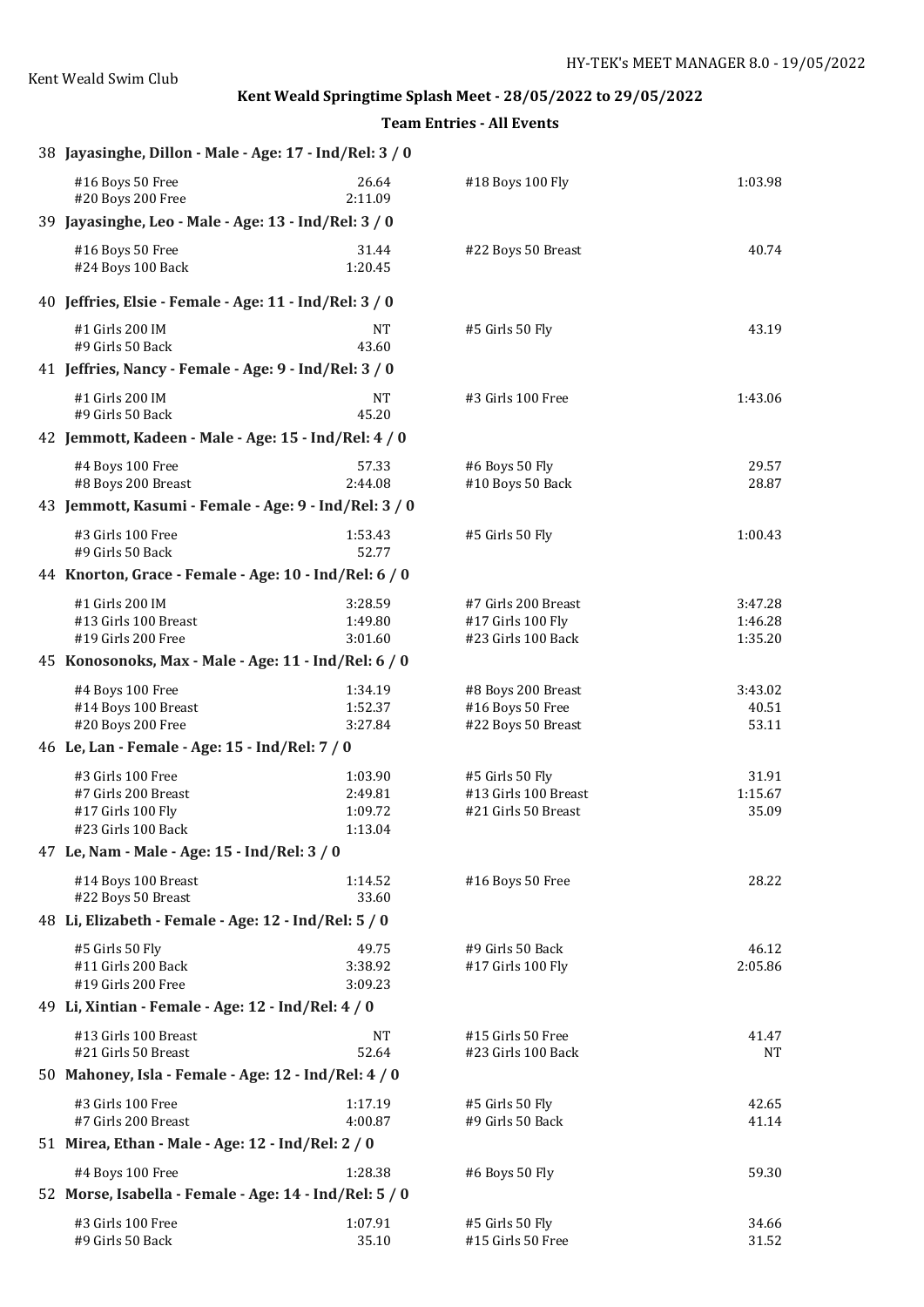| #17 Girls 100 Fly                                                             | 1:18.36            |                                         |                    |  |
|-------------------------------------------------------------------------------|--------------------|-----------------------------------------|--------------------|--|
| 53 Pietersma, Emily - Female - Age: 11 - Ind/Rel: 4 / 0                       |                    |                                         |                    |  |
| #11 Girls 200 Back                                                            | 2:50.31            | #15 Girls 50 Free                       | 36.54              |  |
| #17 Girls 100 Fly                                                             | 1:30.35            | #19 Girls 200 Free                      | 2:41.26            |  |
| 54 Rashed, Ahmed - Male - Age: 14 - Ind/Rel: 5 / 0                            |                    |                                         |                    |  |
| #14 Boys 100 Breast                                                           | 1:27.11            | #16 Boys 50 Free                        | 31.14              |  |
| #18 Boys 100 Fly                                                              | 1:14.25            | #20 Boys 200 Free                       | 2:35.70            |  |
| #22 Boys 50 Breast<br>55 Richardson, Lola - Female - Age: 10 - Ind/Rel: 2 / 0 | 39.56              |                                         |                    |  |
|                                                                               |                    |                                         |                    |  |
| #13 Girls 100 Breast                                                          | NT                 | #15 Girls 50 Free                       | 48.91              |  |
| 56 Rowe, Mason - Male - Age: 12 - Ind/Rel: 7 / 0                              |                    |                                         |                    |  |
| #4 Boys 100 Free                                                              | 1:06.95            | #6 Boys 50 Fly                          | 35.61              |  |
| #8 Boys 200 Breast                                                            | 3:11.14            | #14 Boys 100 Breast                     | 1:27.20            |  |
| #16 Boys 50 Free<br>#22 Boys 50 Breast                                        | 30.06<br>39.76     | #20 Boys 200 Free                       | 2:28.97            |  |
| 57 Saini, Kapish - Male - Age: 12 - Ind/Rel: 3 / 0                            |                    |                                         |                    |  |
|                                                                               |                    |                                         |                    |  |
| #4 Boys 100 Free                                                              | 1:37.88            | #6 Boys 50 Fly                          | 51.61              |  |
| #10 Boys 50 Back                                                              | 47.67              |                                         |                    |  |
| 58 Sherry, Annie - Female - Age: 9 - Ind/Rel: 5 / 0                           |                    |                                         |                    |  |
| #3 Girls 100 Free                                                             | 2:11.19            | #5 Girls 50 Fly                         | NT                 |  |
| #13 Girls 100 Breast                                                          | 2:12.00<br>1:04.34 | #15 Girls 50 Free                       | 56.93              |  |
| #21 Girls 50 Breast                                                           |                    |                                         |                    |  |
| 59 Sherry, Lily - Female - Age: 13 - Ind/Rel: 5 / 0                           |                    |                                         |                    |  |
| #3 Girls 100 Free                                                             | 1:09.13            | #7 Girls 200 Breast                     | 3:19.85            |  |
| #13 Girls 100 Breast<br>#21 Girls 50 Breast                                   | 1:32.67<br>42.45   | #15 Girls 50 Free                       | 31.89              |  |
| 60 Smith, Daisy - Female - Age: 12 - Ind/Rel: 8 / 0                           |                    |                                         |                    |  |
|                                                                               |                    |                                         |                    |  |
| #1 Girls 200 IM                                                               | 3:00.31            | #3 Girls 100 Free                       | 1:13.28            |  |
| #5 Girls 50 Fly<br>#15 Girls 50 Free                                          | 41.90<br>35.09     | #11 Girls 200 Back<br>#17 Girls 100 Fly | 3:35.38<br>1:37.48 |  |
| #19 Girls 200 Free                                                            | 2:37.38            | #23 Girls 100 Back                      | 1:23.09            |  |
| 61 Smith, Isla - Female - Age: 12 - Ind/Rel: 6 / 0                            |                    |                                         |                    |  |
| #1 Girls 200 IM                                                               | 3:12.00            | #5 Girls 50 Fly                         | 42.74              |  |
| #7 Girls 200 Breast                                                           | 3:54.00            | #19 Girls 200 Free                      | 2:45.00            |  |
| #21 Girls 50 Breast                                                           | 50.44              | #23 Girls 100 Back                      | 1:38.99            |  |
| 62 Sullivan, Imogen - Female - Age: 14 - Ind/Rel: 3 / 0                       |                    |                                         |                    |  |
| #5 Girls 50 Fly                                                               | 34.60              | #15 Girls 50 Free                       | 30.04              |  |
| #21 Girls 50 Breast                                                           | 38.21              |                                         |                    |  |
| 63 Sullivan, Madeleine - Female - Age: 16 - Ind/Rel: 3 / 0                    |                    |                                         |                    |  |
| #3 Girls 100 Free                                                             | 1:02.15            | #15 Girls 50 Free                       | 28.16              |  |
| #21 Girls 50 Breast                                                           | 36.32              |                                         |                    |  |
| 64 Szilagyi, David - Male - Age: 14 - Ind/Rel: 4 / 0                          |                    |                                         |                    |  |
| #14 Boys 100 Breast                                                           | 1:26.13            | #16 Boys 50 Free                        | 29.98              |  |
| #22 Boys 50 Breast                                                            | 38.80              | #24 Boys 100 Back                       | 1:17.70            |  |
| 65 Tarling, Cora - Female - Age: 15 - Ind/Rel: 4 / 0                          |                    |                                         |                    |  |
| #15 Girls 50 Free                                                             | 30.08              | #17 Girls 100 Fly                       | 1:12.91            |  |
| #21 Girls 50 Breast                                                           | 41.46              | #25 Girls 200 Fly                       | NΤ                 |  |
| 66 Thornton, Cameron - Male - Age: 14 - Ind/Rel: 7 / 0                        |                    |                                         |                    |  |
|                                                                               |                    |                                         |                    |  |
| #2 Boys 200 IM                                                                | 2:43.31            | #4 Boys 100 Free                        | 1:10.00            |  |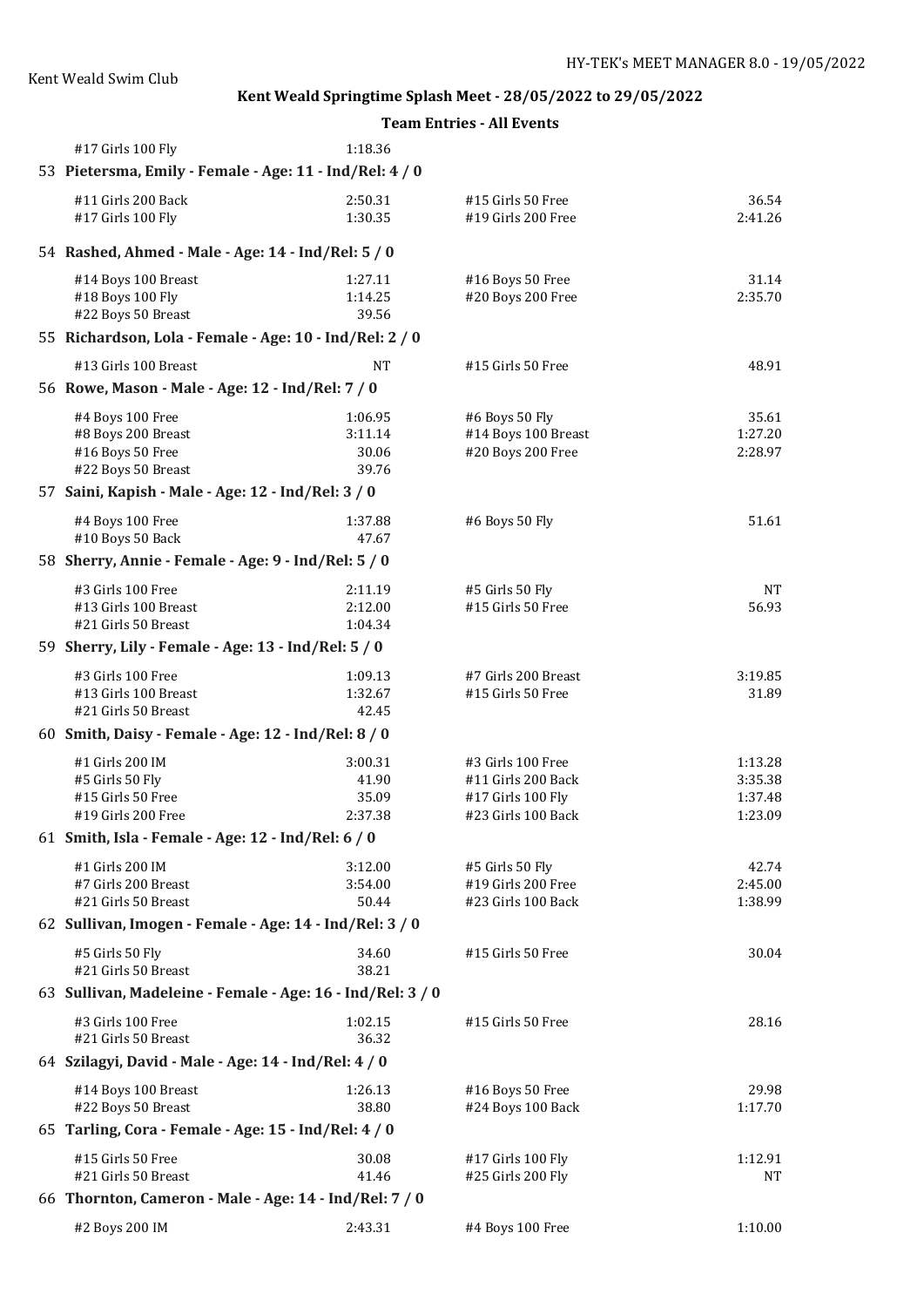| #10 Boys 50 Back                                        | 34.09                                | #12 Boys 200 Back                        | 2:36.19        |
|---------------------------------------------------------|--------------------------------------|------------------------------------------|----------------|
| #16 Boys 50 Free                                        | 32.66                                | #20 Boys 200 Free                        | 2:32.96        |
| #24 Boys 100 Back                                       | 1:13.72                              |                                          |                |
| 67 Tunsley, Grace - Female - Age: 14 - Ind/Rel: 4 / 0   |                                      |                                          |                |
| #11 Girls 200 Back                                      | 3:39.26                              | #15 Girls 50 Free                        | 43.26          |
| #19 Girls 200 Free                                      | 3:15.59                              | #23 Girls 100 Back                       | 1:42.91        |
| 68 Varney, Zachary - Male - Age: 11 - Ind/Rel: 3 / 0    |                                      |                                          |                |
| #14 Boys 100 Breast                                     | <b>NT</b>                            | #16 Boys 50 Free                         | 48.37          |
| #20 Boys 200 Free                                       | <b>NT</b>                            |                                          |                |
| 69 Voron, Taras - Male - Age: 11 - Ind/Rel: 7 / 0       |                                      |                                          |                |
| #4 Boys 100 Free                                        | 1:24.26                              | #8 Boys 200 Breast                       | 3:34.49        |
| #14 Boys 100 Breast                                     | 1:37.27                              | #16 Boys 50 Free                         | 37.38          |
| #20 Boys 200 Free                                       | 3:05.55                              | #22 Boys 50 Breast                       | 45.41          |
| #24 Boys 100 Back                                       | 1:44.98                              |                                          |                |
| 70 Ward, Sophie - Female - Age: 12 - Ind/Rel: 6 / 0     |                                      |                                          |                |
| #3 Girls 100 Free                                       | 1:10.00                              | #5 Girls 50 Fly                          | 40.90          |
| #9 Girls 50 Back                                        | 36.95                                | #15 Girls 50 Free                        | 32.90          |
| #19 Girls 200 Free                                      | 2:41.22                              | #23 Girls 100 Back                       | 1:22.33        |
| 71 Whiffin, Emma - Female - Age: 12 - Ind/Rel: 7 / 0    |                                      |                                          |                |
| #3 Girls 100 Free                                       | 1:14.97                              | #7 Girls 200 Breast                      | 3:11.84        |
| #9 Girls 50 Back                                        | 39.43                                | #13 Girls 100 Breast                     | 1:32.56        |
| #15 Girls 50 Free                                       | 33.14                                | #21 Girls 50 Breast                      | 42.50          |
| #23 Girls 100 Back                                      | 1:23.07                              |                                          |                |
| 72 Williams, Annie - Female - Age: 10 - Ind/Rel: 5 / 0  |                                      |                                          |                |
| #3 Girls 100 Free                                       | <b>NT</b>                            | #9 Girls 50 Back                         | <b>NT</b>      |
| #13 Girls 100 Breast                                    | <b>NT</b>                            | #15 Girls 50 Free                        | <b>NT</b>      |
| #21 Girls 50 Breast                                     | <b>NT</b>                            |                                          |                |
| 73 Wootton, Megan - Female - Age: 15 - Ind/Rel: 5 / 0   |                                      |                                          |                |
| #3 Girls 100 Free                                       | 1:06.42                              | #5 Girls 50 Fly                          | 33.00          |
| #15 Girls 50 Free                                       | 30.49                                | #17 Girls 100 Fly                        | 1:14.78        |
| #25 Girls 200 Fly                                       | 2:49.95                              |                                          |                |
| <b>Bexley Swimming Club</b>                             | <b>Total Individual Entries: 345</b> | <b>Total Relays: 0</b><br>$\sim 100$     |                |
| <b>Black Lion Swimming Club</b>                         |                                      |                                          |                |
| 1 Barnes, Nancy - Female - Age: 10 - Ind/Rel: 3 / 0     |                                      |                                          |                |
| #9 Girls 50 Back                                        | 55.13                                | #15 Girls 50 Free                        | 46.78          |
| #21 Girls 50 Breast                                     | 1:06.88                              |                                          |                |
| 2 Beardsmore, George - Male - Age: 10 - Ind/Rel: 1 / 0  |                                      |                                          |                |
| #16 Boys 50 Free                                        | 37.07                                |                                          |                |
| 3 Bourner, Lola - Female - Age: 11 - Ind/Rel: 9 / 0     |                                      |                                          |                |
|                                                         |                                      |                                          |                |
| #3 Girls 100 Free                                       | 1:17.30                              | #5 Girls 50 Fly                          | 39.02          |
| #7 Girls 200 Breast                                     | 3:27.06                              | #9 Girls 50 Back                         | 38.86          |
| #11 Girls 200 Back                                      | 3:01.30<br>1:51.20                   | #15 Girls 50 Free<br>#21 Girls 50 Breast | 35.00<br>45.79 |
| #17 Girls 100 Fly<br>#23 Girls 100 Back                 | 1:22.20                              |                                          |                |
| 4 Bowra, Lola - Female - Age: 11 - Ind/Rel: 8 / 0       |                                      |                                          |                |
|                                                         |                                      |                                          |                |
| #1 Girls 200 IM<br>#5 Girls 50 Fly                      | NT<br>36.52                          | #3 Girls 100 Free<br>#11 Girls 200 Back  | 1:15.01<br>NΤ  |
| #15 Girls 50 Free                                       | 33.11                                | #17 Girls 100 Fly                        | <b>NT</b>      |
| #19 Girls 200 Free                                      | <b>NT</b>                            | #21 Girls 50 Breast                      | 40.25          |
| 5 Bradshaw, Aliyana - Female - Age: 14 - Ind/Rel: 4 / 0 |                                      |                                          |                |
|                                                         |                                      |                                          |                |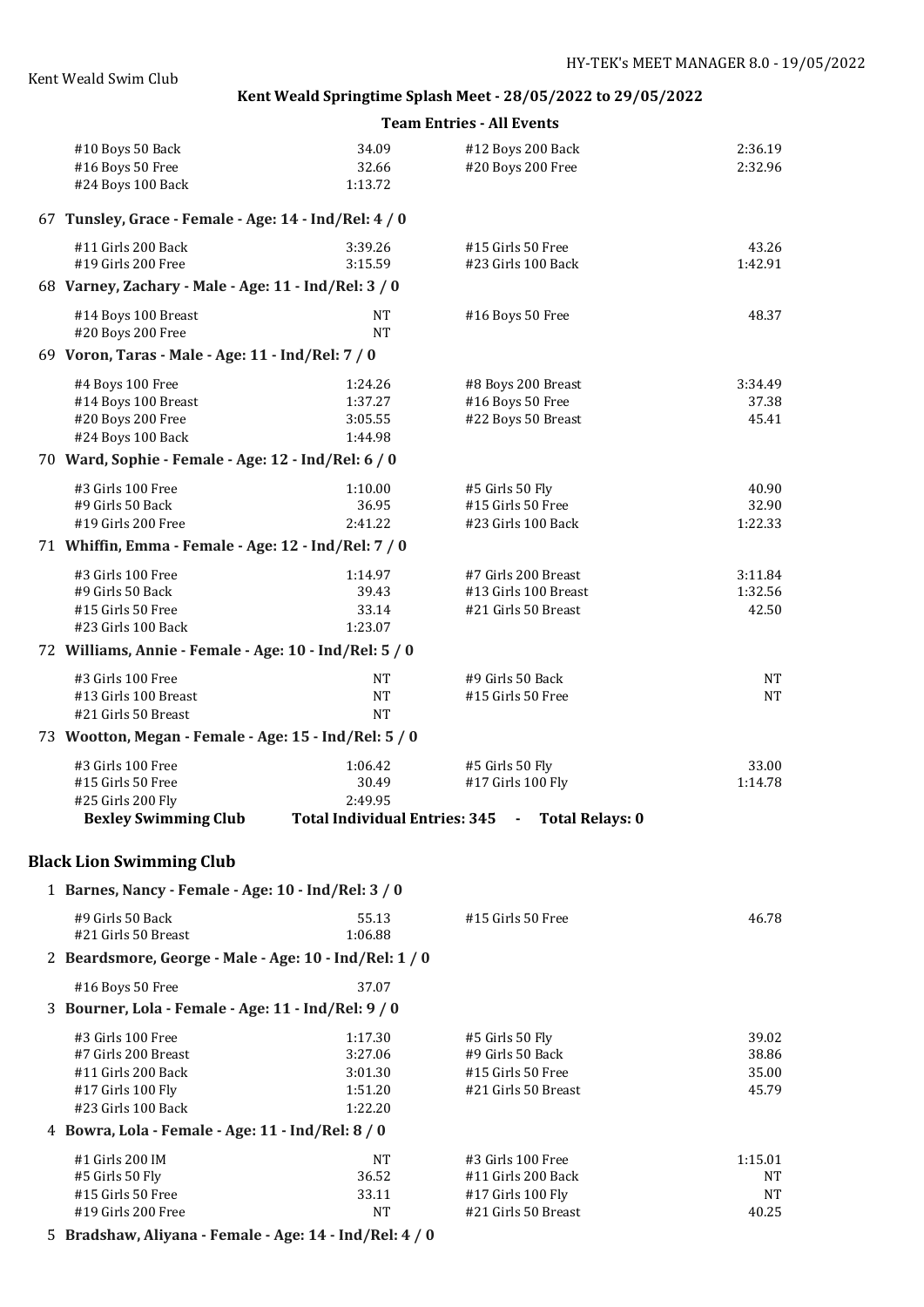| #3 Girls 100 Free<br>#15 Girls 50 Free                                        | 1:03.93<br>30.77 | #5 Girls 50 Fly<br>#17 Girls 100 Fly      | 32.40<br>1:12.70   |
|-------------------------------------------------------------------------------|------------------|-------------------------------------------|--------------------|
| 6 Bradshaw, Calyssa - Female - Age: 12 - Ind/Rel: 2 / 0                       |                  |                                           |                    |
| #19 Girls 200 Free                                                            | 2:39.34          |                                           |                    |
| 7 Burston, Ava - Female - Age: 13 - Ind/Rel: 4 / 0                            |                  | #25 Girls 200 Fly                         | 3:04.92            |
| #7 Girls 200 Breast                                                           | NT               | #9 Girls 50 Back                          | 39.17              |
| #15 Girls 50 Free                                                             | 34.65            | #21 Girls 50 Breast                       | 43.97              |
| 8 Chan, Agnes - Female - Age: 13 - Ind/Rel: 2 / 0                             |                  |                                           |                    |
| #15 Girls 50 Free<br>9 Cheema, Balraj - Male - Age: 12 - Ind/Rel: 3 / 0       | <b>NT</b>        | #21 Girls 50 Breast                       | <b>NT</b>          |
| #10 Boys 50 Back<br>#22 Boys 50 Breast                                        | 55.90<br>54.54   | #16 Boys 50 Free                          | 43.77              |
| 10 Clark, Jake - Male - Age: 11 - Ind/Rel: 6 / 0                              |                  |                                           |                    |
| #6 Boys 50 Fly                                                                | 50.55            | #8 Boys 200 Breast                        | 3:47.58            |
| #10 Boys 50 Back                                                              | 43.38            | #14 Boys 100 Breast                       | 1:50.64            |
| #16 Boys 50 Free                                                              | 41.75            | #22 Boys 50 Breast                        | 50.38              |
| 11 Cunliffe, Emma - Female - Age: 15 - Ind/Rel: 7 / 0                         |                  |                                           |                    |
| #1 Girls 200 IM                                                               | 2:38.01          | #5 Girls 50 Fly                           | 31.10              |
| #9 Girls 50 Back                                                              | 33.09            | #13 Girls 100 Breast                      | 1:23.43            |
| #15 Girls 50 Free<br>#21 Girls 50 Breast                                      | 29.68<br>38.11   | #17 Girls 100 Fly                         | 1:12.02            |
| 12 Drewett, Daisy - Female - Age: 15 - Ind/Rel: 4 / 0                         |                  |                                           |                    |
| #3 Girls 100 Free                                                             | 1:18.85          | #5 Girls 50 Fly                           | 36.60              |
| #9 Girls 50 Back                                                              | 38.38            | #25 Girls 200 Fly                         | NT                 |
| 13 Harlow, Jake - Male - Age: 15 - Ind/Rel: 6 / 0                             |                  |                                           |                    |
| #2 Boys 200 IM                                                                | 3:12.66          | #6 Boys 50 Fly                            | 37.93              |
| #8 Boys 200 Breast                                                            | 3:21.55          | #14 Boys 100 Breast                       | 1:31.20            |
| #16 Boys 50 Free                                                              | 32.52            | #22 Boys 50 Breast                        | 39.57              |
| 14 Head, Annabelle - Female - Age: 14 - Ind/Rel: 2 / 0                        |                  |                                           |                    |
| #7 Girls 200 Breast                                                           | <b>NT</b>        | #15 Girls 50 Free                         | 37.03              |
| 15 Isyarlar, Jack - Male - Age: 13 - Ind/Rel: 4 / 0                           |                  |                                           |                    |
| #2 Boys 200 IM                                                                | 3:02.11          | #4 Boys 100 Free                          | 1:09.63            |
| #6 Boys 50 Fly                                                                | 33.70            | #10 Boys 50 Back                          | 35.57              |
| 16 Janulyte, Emilija - Female - Age: 14 - Ind/Rel: 4 / 0                      |                  |                                           |                    |
| #3 Girls 100 Free                                                             | 1:09.70          | #5 Girls 50 Fly                           | 37.17              |
| #15 Girls 50 Free<br>17 Katolik, Angelika - Female - Age: 14 - Ind/Rel: 6 / 0 | 31.98            | #21 Girls 50 Breast                       | 45.93              |
|                                                                               |                  |                                           |                    |
| #3 Girls 100 Free<br>#9 Girls 50 Back                                         | 1:20.32<br>41.50 | #7 Girls 200 Breast<br>#11 Girls 200 Back | 3:50.83<br>3:20.11 |
| #13 Girls 100 Breast                                                          | 1:44.01          | #15 Girls 50 Free                         | 35.30              |
| 18 Kelham, Oliver - Male - Age: 13 - Ind/Rel: 4 / 0                           |                  |                                           |                    |
| #4 Boys 100 Free                                                              | 1:14.48          | #6 Boys 50 Fly                            | 41.74              |
| #14 Boys 100 Breast                                                           | 1:45.59          | #16 Boys 50 Free                          | 33.00              |
| 19 Kemp, Molly - Female - Age: 11 - Ind/Rel: 2 / 0                            |                  |                                           |                    |
| #5 Girls 50 Fly                                                               | NT               | #9 Girls 50 Back                          | <b>NT</b>          |
| 20 Kershaw, Harvey - Male - Age: 11 - Ind/Rel: 9 / 0                          |                  |                                           |                    |
| #2 Boys 200 IM                                                                | 3:23.14          | #4 Boys 100 Free                          | 1:15.50            |
| #6 Boys 50 Fly                                                                | 35.84            | #14 Boys 100 Breast                       | 2:00.36            |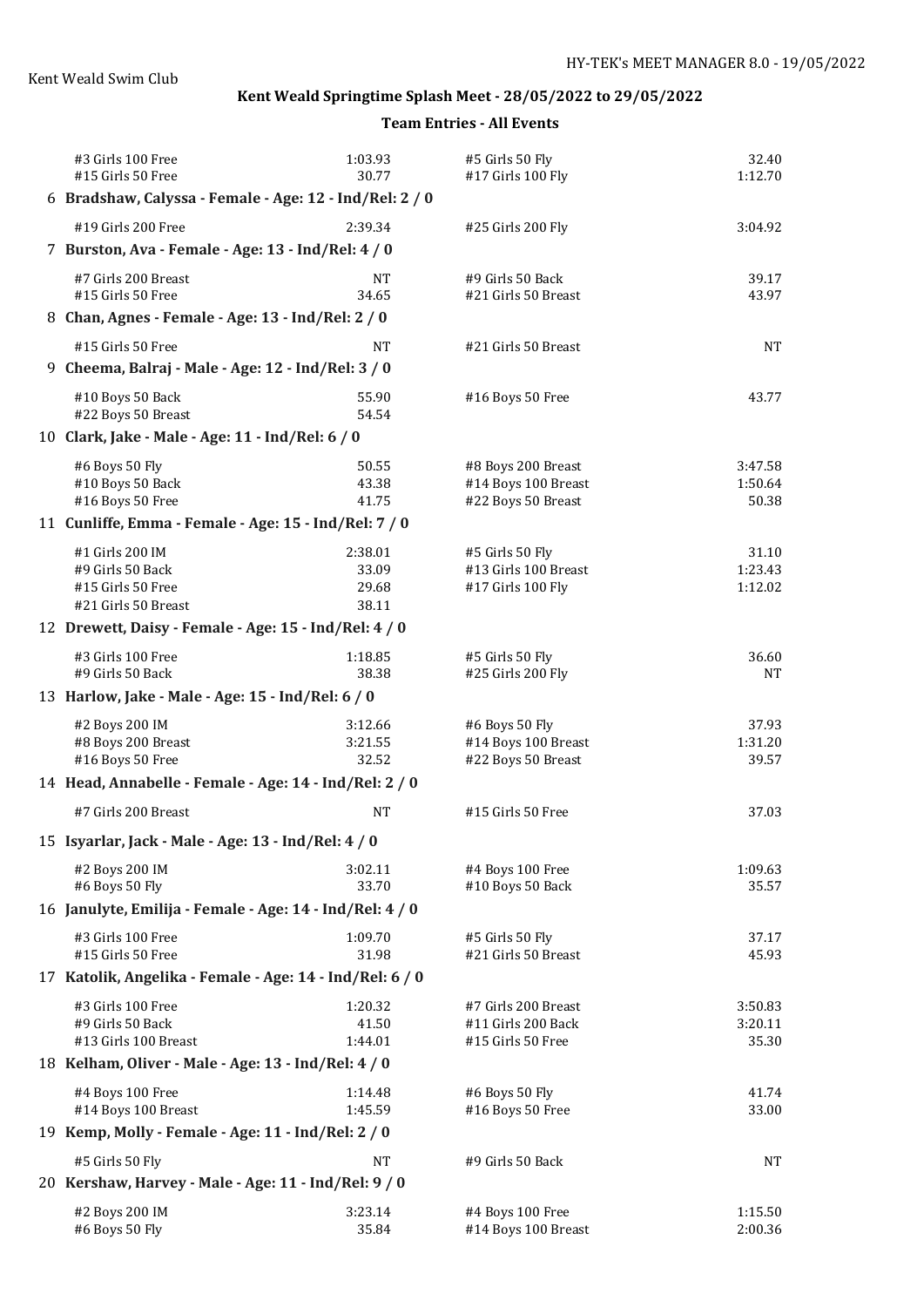| #16 Boys 50 Free<br>#22 Boys 50 Breast<br>#26 Boys 200 Fly             | 31.60<br>45.72<br>3:52.05 | #18 Boys 100 Fly<br>#24 Boys 100 Back    | <b>NT</b><br>1:17.17 |
|------------------------------------------------------------------------|---------------------------|------------------------------------------|----------------------|
| 21 Lamb, Stanley - Male - Age: 11 - Ind/Rel: 4 / 0                     |                           |                                          |                      |
| #2 Boys 200 IM<br>#14 Boys 100 Breast                                  | <b>NT</b><br>2:14.16      | #6 Boys 50 Fly<br>#18 Boys 100 Fly       | 42.69<br>1:45.59     |
| 22 Larter, William - Male - Age: 11 - Ind/Rel: 7 / 0                   |                           |                                          |                      |
| #6 Boys 50 Fly                                                         | 45.81                     | #10 Boys 50 Back                         | 37.00                |
| #12 Boys 200 Back                                                      | 3:08.66                   | #14 Boys 100 Breast                      | 1:58.15              |
| #16 Boys 50 Free                                                       | 36.43                     | #22 Boys 50 Breast                       | 49.19                |
| #24 Boys 100 Back                                                      | 1:24.10                   |                                          |                      |
| 23 Legge, Danielle - Female - Age: 14 - Ind/Rel: 7 / 0                 |                           |                                          |                      |
| #3 Girls 100 Free                                                      | 1:02.80                   | #7 Girls 200 Breast                      | 2:56.15              |
| #9 Girls 50 Back                                                       | 34.45                     | #13 Girls 100 Breast                     | 1:22.14              |
| #15 Girls 50 Free<br>#21 Girls 50 Breast                               | 28.95<br>37.15            | #19 Girls 200 Free                       | 2:15.28              |
| 24 Limer, Jackson - Male - Age: 12 - Ind/Rel: 5 / 0                    |                           |                                          |                      |
|                                                                        | 37.11                     |                                          | 1:25.41              |
| #16 Boys 50 Free<br>#20 Boys 200 Free                                  | 2:48.86                   | #18 Boys 100 Fly<br>#24 Boys 100 Back    | 1:31.24              |
| #26 Boys 200 Fly                                                       | 3:09.97                   |                                          |                      |
| 25 Luciani, Gianfranco - Male - Age: 12 - Ind/Rel: 4 / 0               |                           |                                          |                      |
| #2 Boys 200 IM                                                         | <b>NT</b>                 | #16 Boys 50 Free                         | 34.80                |
| #20 Boys 200 Free                                                      | <b>NT</b>                 | #22 Boys 50 Breast                       | 43.40                |
| 26 Macey, Amelia - Female - Age: 13 - Ind/Rel: 8 / 0                   |                           |                                          |                      |
| #3 Girls 100 Free                                                      | 1:10.20                   | #5 Girls 50 Fly                          | 34.98                |
| #7 Girls 200 Breast                                                    | 3:15.83                   | #9 Girls 50 Back                         | 41.16                |
| #13 Girls 100 Breast                                                   | 1:27.47                   | #15 Girls 50 Free                        | 32.16                |
| #19 Girls 200 Free                                                     | 2:33.89                   | #21 Girls 50 Breast                      | 39.00                |
| 27 Marriott, Paige - Female - Age: 11 - Ind/Rel: 4 / 0                 |                           |                                          |                      |
| #5 Girls 50 Fly<br>#15 Girls 50 Free                                   | <b>NT</b><br><b>NT</b>    | #9 Girls 50 Back<br>#21 Girls 50 Breast  | NΤ<br><b>NT</b>      |
|                                                                        |                           |                                          |                      |
| 28 Marshall-Wilson, Aurora - Female - Age: 12 - Ind/Rel: 5 / 0         |                           |                                          |                      |
| #3 Girls 100 Free                                                      | NT                        | #5 Girls 50 Fly                          | NT                   |
| #9 Girls 50 Back                                                       | <b>NT</b>                 | #15 Girls 50 Free                        | 39.26                |
| #21 Girls 50 Breast                                                    | 54.71                     |                                          |                      |
| 29 Mihai, Sebi - Male - Age: 9 - Ind/Rel: 6 / 0                        |                           |                                          |                      |
| #4 Boys 100 Free                                                       | NT                        | #6 Boys 50 Fly                           | NT                   |
| #10 Boys 50 Back                                                       | NT                        | #16 Boys 50 Free                         | <b>NT</b>            |
| #22 Boys 50 Breast<br>30 Moss, Mia - Female - Age: 10 - Ind/Rel: 7 / 0 | <b>NT</b>                 | #24 Boys 100 Back                        | <b>NT</b>            |
|                                                                        |                           |                                          |                      |
| #1 Girls 200 IM                                                        | 3:52.28                   | #3 Girls 100 Free                        | 1:54.73              |
| #9 Girls 50 Back<br>#17 Girls 100 Fly                                  | 43.24<br>1:57.56          | #11 Girls 200 Back<br>#19 Girls 200 Free | 3:10.19<br>3:08.54   |
| #23 Girls 100 Back                                                     | 1:34.07                   |                                          |                      |
| 31 Moss, Seth - Male - Age: 12 - Ind/Rel: 6 / 0                        |                           |                                          |                      |
| #2 Boys 200 IM                                                         | 3:04.41                   | #4 Boys 100 Free                         | 1:13.38              |
| #12 Boys 200 Back                                                      | 2:59.27                   | #16 Boys 50 Free                         | 34.49                |
| #20 Boys 200 Free                                                      | 2:34.00                   | #24 Boys 100 Back                        | 1:26.69              |
| 32 Owen, Chloe - Female - Age: 12 - Ind/Rel: 2 / 0                     |                           |                                          |                      |
| #5 Girls 50 Fly                                                        | 47.77                     | #7 Girls 200 Breast                      | NΤ                   |
| 33 Post, Ellie - Female - Age: 11 - Ind/Rel: 8 / 0                     |                           |                                          |                      |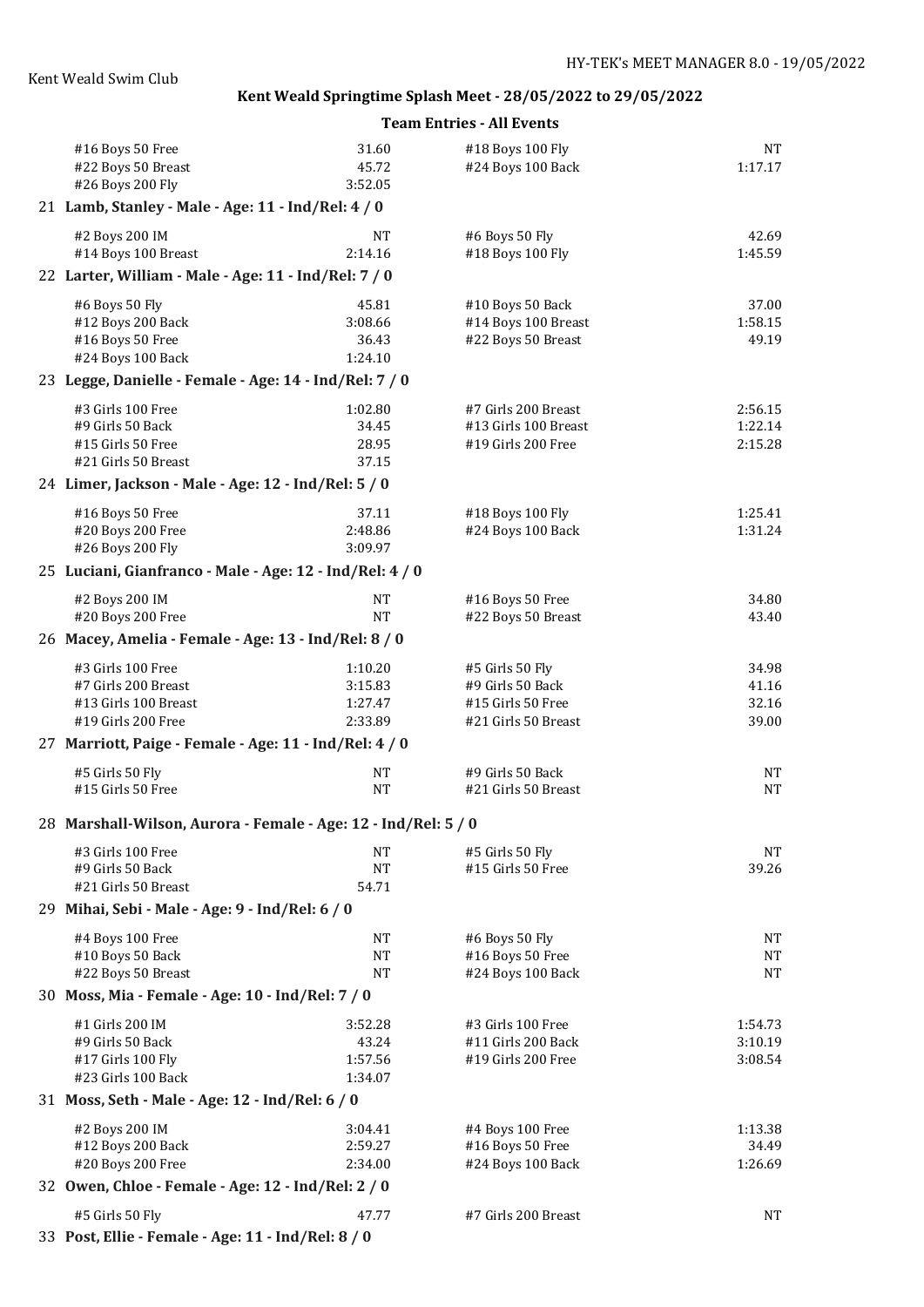| #3 Girls 100 Free                                       | 1:16.18          | #5 Girls 50 Fly                       | 35.03            |
|---------------------------------------------------------|------------------|---------------------------------------|------------------|
| #9 Girls 50 Back                                        | 36.08            | #11 Girls 200 Back                    | 2:49.91          |
| #15 Girls 50 Free                                       | 32.40            | #17 Girls 100 Fly                     | 1:23.47          |
| #23 Girls 100 Back                                      | 1:18.00          | #25 Girls 200 Fly                     | 3:28.76          |
| 34 Ratchford, Oliver - Male - Age: 11 - Ind/Rel: 9 / 0  |                  |                                       |                  |
| #4 Boys 100 Free                                        | 1:21.24          | #6 Boys 50 Fly                        | 43.57            |
| #10 Boys 50 Back                                        | 39.35            | #12 Boys 200 Back                     | NT               |
| #14 Boys 100 Breast                                     | <b>NT</b>        | #16 Boys 50 Free                      | 35.60            |
| #18 Boys 100 Fly                                        | <b>NT</b>        | #22 Boys 50 Breast                    | 49.89            |
| #24 Boys 100 Back                                       | 1:30.00          |                                       |                  |
| 35 Rose, Adam - Male - Age: 11 - Ind/Rel: 3 / 0         |                  |                                       |                  |
| #10 Boys 50 Back                                        | <b>NT</b>        | #16 Boys 50 Free                      | <b>NT</b>        |
| #22 Boys 50 Breast                                      | <b>NT</b>        |                                       |                  |
| 36 Shah, Anushka - Female - Age: 11 - Ind/Rel: 4 / 0    |                  |                                       |                  |
| #3 Girls 100 Free                                       | 1:40.66          | #5 Girls 50 Fly                       | 50.74            |
| #13 Girls 100 Breast                                    | 1:59.49          | #23 Girls 100 Back                    | NΤ               |
| 37 Smith, Florence - Female - Age: 13 - Ind/Rel: 4 / 0  |                  |                                       |                  |
| #3 Girls 100 Free                                       | 1:19.68          | #5 Girls 50 Fly                       | 41.69            |
| #9 Girls 50 Back                                        | 40.96            | #15 Girls 50 Free                     | 35.64            |
| 38 Tikova, Mariela - Female - Age: 12 - Ind/Rel: 5 / 0  |                  |                                       |                  |
| #5 Girls 50 Fly                                         | 33.83            | #13 Girls 100 Breast                  | 1:31.35          |
| #17 Girls 100 Fly                                       | 1:17.17          | #23 Girls 100 Back                    | 1:20.10          |
| #25 Girls 200 Fly                                       | 2:53.91          |                                       |                  |
| 39 Wantling, Sophie - Female - Age: 13 - Ind/Rel: 4 / 0 |                  |                                       |                  |
| #11 Girls 200 Back                                      | <b>NT</b>        | #17 Girls 100 Fly                     | 1:39.52          |
| #19 Girls 200 Free                                      | 2:45.11          | #23 Girls 100 Back                    | 1:25.20          |
|                                                         |                  |                                       |                  |
| 40 Watson, Leah - Female - Age: 14 - Ind/Rel: 9 / 0     |                  |                                       |                  |
| #1 Girls 200 IM                                         | 2:42.34          | #3 Girls 100 Free                     | 1:06.80          |
| #5 Girls 50 Fly                                         | 32.46            | #9 Girls 50 Back                      | 33.57            |
| #11 Girls 200 Back                                      | 2:45.35          | #13 Girls 100 Breast                  | 1:27.29          |
| #15 Girls 50 Free                                       | 30.75            | #19 Girls 200 Free                    | 2:26.08          |
| #21 Girls 50 Breast                                     | 38.90            |                                       |                  |
| 41 Watts, Noah - Male - Age: 11 - Ind/Rel: 2 / 0        |                  |                                       |                  |
| #16 Boys 50 Free                                        | NT               | #22 Boys 50 Breast                    | <b>NT</b>        |
| 42 Wicker, Grace - Female - Age: 18 - Ind/Rel: 2 / 0    |                  |                                       |                  |
| #3 Girls 100 Free                                       | NT               | #15 Girls 50 Free                     | 34.73            |
| 43 Willard, Ethan - Male - Age: 15 - Ind/Rel: 7 / 0     |                  |                                       |                  |
|                                                         |                  |                                       |                  |
| #4 Boys 100 Free<br>#10 Boys 50 Back                    | 1:04.53<br>31.22 | #6 Boys 50 Fly<br>#12 Boys 200 Back   | 32.84<br>2:30.07 |
| #16 Boys 50 Free                                        | 29.49            | #20 Boys 200 Free                     | 2:20.50          |
| #24 Boys 100 Back                                       | 1:09.69          |                                       |                  |
| 44 Willard, Noah - Male - Age: 11 - Ind/Rel: 6 / 0      |                  |                                       |                  |
|                                                         |                  |                                       |                  |
| #4 Boys 100 Free                                        | 1:24.86          | #6 Boys 50 Fly                        | 45.75            |
| #10 Boys 50 Back<br>#22 Boys 50 Breast                  | 40.97<br>56.29   | #16 Boys 50 Free<br>#24 Boys 100 Back | 37.89<br>1:39.88 |
| 45 Xavier, Abhi - Female - Age: 11 - Ind/Rel: 3 / 0     |                  |                                       |                  |
|                                                         |                  |                                       |                  |
| #3 Girls 100 Free                                       | 2:10.72          | #5 Girls 50 Fly                       | 59.14            |
| #9 Girls 50 Back                                        | 57.94            |                                       |                  |
| 46 Xavier, Agi - Male - Age: 13 - Ind/Rel: 3 / 0        |                  |                                       |                  |
| #4 Boys 100 Free                                        | 1:19.65          | #6 Boys 50 Fly                        | 40.58            |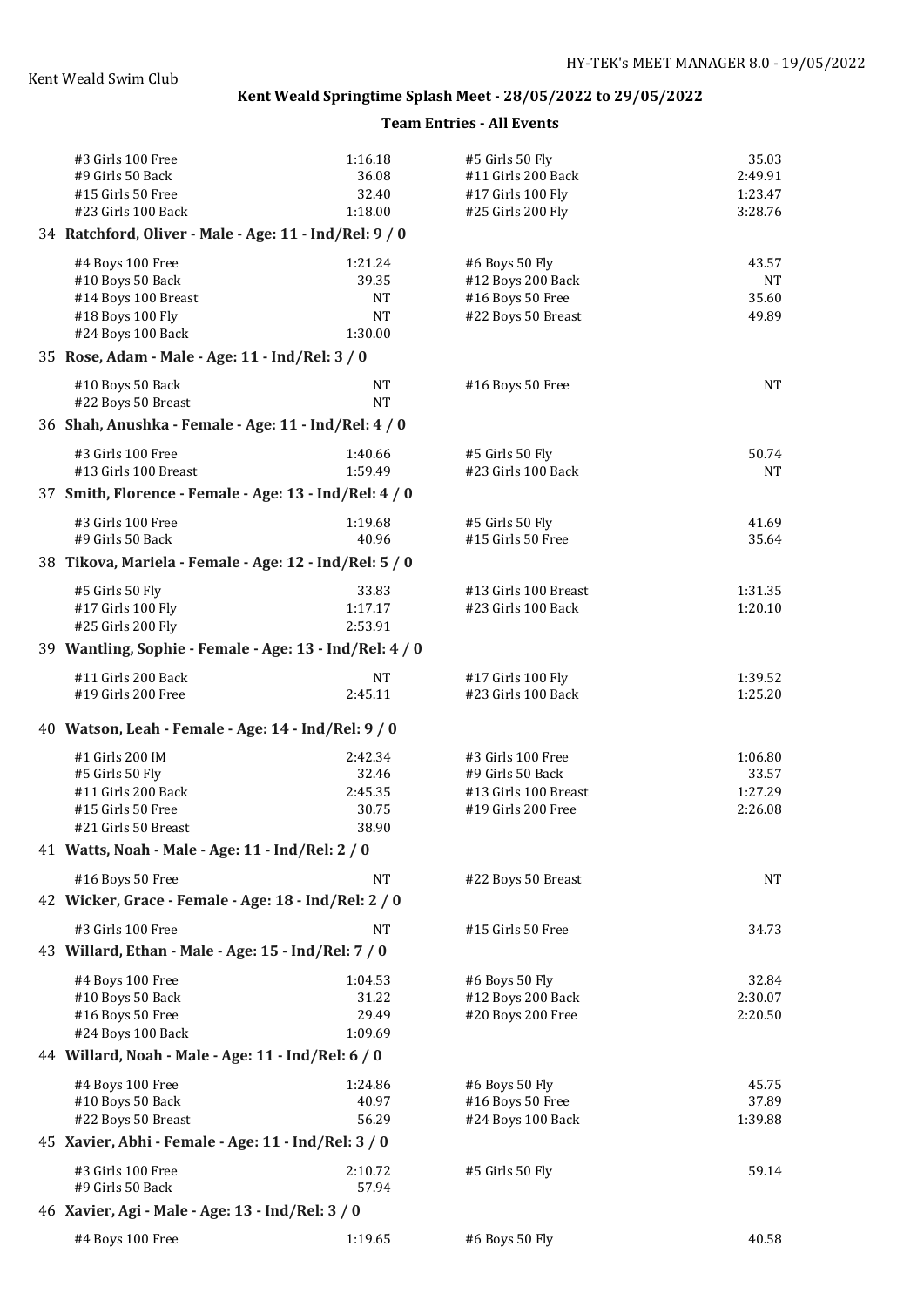|                                                              | <b>Team Entries - All Events</b> |                                                 |                  |
|--------------------------------------------------------------|----------------------------------|-------------------------------------------------|------------------|
| #10 Boys 50 Back<br><b>Black Lion Swimming Club</b>          | 40.68                            | Total Individual Entries: 224 - Total Relays: 0 |                  |
| <b>Dover Lifeguard Club</b>                                  |                                  |                                                 |                  |
| 1 Anstis, Lizzie - Female - Age: 16 - Ind/Rel: 1 / 0         |                                  |                                                 |                  |
| #7 Girls 200 Breast                                          | 3:30.79                          |                                                 |                  |
| 2 Anstis, Tom - Male - Age: 13 - Ind/Rel: 1 / 0              |                                  |                                                 |                  |
| #4 Boys 100 Free                                             | 1:21.52                          |                                                 |                  |
| 3 Blackwell, Freya - Female - Age: 9 - Ind/Rel: 5 / 0        |                                  |                                                 |                  |
| #3 Girls 100 Free                                            | 1:57.53                          | #9 Girls 50 Back                                | 59.36            |
| #13 Girls 100 Breast                                         | 2:51.17                          | #15 Girls 50 Free                               | 53.15            |
| #21 Girls 50 Breast                                          | 59.36                            |                                                 |                  |
| 4 Cook, Ava - Female - Age: 13 - Ind/Rel: 4 / 0              |                                  |                                                 |                  |
| #3 Girls 100 Free                                            | 1:28.37                          | #5 Girls 50 Fly                                 | 46.19            |
| #9 Girls 50 Back                                             | 47.14                            | #17 Girls 100 Fly                               | 1:44.20          |
| 5 Dill-Russell, Edward - Male - Age: 17 - Ind/Rel: 5 / 0     |                                  |                                                 |                  |
| #4 Boys 100 Free                                             | 57.89                            | #10 Boys 50 Back                                | 29.90            |
| #12 Boys 200 Back<br>#22 Boys 50 Breast                      | 2:21.92<br>36.60                 | #16 Boys 50 Free                                | 26.00            |
| 6 Dill-Russell, Isobelle - Female - Age: 14 - Ind/Rel: 6 / 0 |                                  |                                                 |                  |
|                                                              |                                  |                                                 |                  |
| #5 Girls 50 Fly<br>#13 Girls 100 Breast                      | 32.60<br>1:20.58                 | #7 Girls 200 Breast<br>#15 Girls 50 Free        | 2:55.36<br>29.80 |
| #21 Girls 50 Breast                                          | 35.80                            | #25 Girls 200 Fly                               | 3:20.30          |
| 7 Gerken, Esme - Female - Age: 12 - Ind/Rel: 3 / 0           |                                  |                                                 |                  |
| #13 Girls 100 Breast                                         | 2:13.33                          | #15 Girls 50 Free                               | 48.05            |
| #21 Girls 50 Breast                                          | 51.59                            |                                                 |                  |
| 8 Hinton, Belle - Female - Age: 11 - Ind/Rel: 1 / 0          |                                  |                                                 |                  |
| #21 Girls 50 Breast                                          | NT                               |                                                 |                  |
| 9 Hinton, Maddison - Female - Age: 12 - Ind/Rel: 6 / 0       |                                  |                                                 |                  |
| #1 Girls 200 IM                                              | 4:04.00                          | #3 Girls 100 Free                               | 1:40.34          |
| #7 Girls 200 Breast                                          | 3:47.78                          | #9 Girls 50 Back                                | 45.73            |
| #19 Girls 200 Free                                           | 3:52.53                          | #21 Girls 50 Breast                             | 42.40            |
| 10 Hubbard, Bella - Female - Age: 14 - Ind/Rel: 5 / 0        |                                  |                                                 |                  |
| #3 Girls 100 Free                                            | 1:20.20                          | #5 Girls 50 Fly                                 | 41.94            |
| #9 Girls 50 Back                                             | 39.45                            | #15 Girls 50 Free                               | 33.43            |
| #21 Girls 50 Breast                                          | 47.08                            |                                                 |                  |
| 11 Hubbard, Soul - Male - Age: 13 - Ind/Rel: 6 / 0           |                                  |                                                 |                  |
| #2 Boys 200 IM                                               | 3:03.79                          | #4 Boys 100 Free                                | 1:08.80          |
| #6 Boys 50 Fly<br>#16 Boys 50 Free                           | 35.50<br>32.10                   | #10 Boys 50 Back<br>#20 Boys 200 Free           | 37.07<br>2:42.15 |
| 12 Lown, Molly - Female - Age: 16 - Ind/Rel: 7 / 0           |                                  |                                                 |                  |
| #1 Girls 200 IM                                              | 2:34.38                          | #5 Girls 50 Fly                                 | 32.10            |
| #7 Girls 200 Breast                                          | 2:57.75                          | #13 Girls 100 Breast                            | 1:20.03          |
| #15 Girls 50 Free                                            | 29.17                            | #19 Girls 200 Free                              | 2:17.23          |
| #21 Girls 50 Breast                                          | 35.00                            |                                                 |                  |
| 13 Nicholas, Verity - Female - Age: 10 - Ind/Rel: 3 / 0      |                                  |                                                 |                  |
| #3 Girls 100 Free                                            | 1:23.53                          | #5 Girls 50 Fly                                 | 43.13            |
| #9 Girls 50 Back                                             | 40.00                            |                                                 |                  |

14 **North, Joseph - Male - Age: 11 - Ind/Rel: 3 / 0**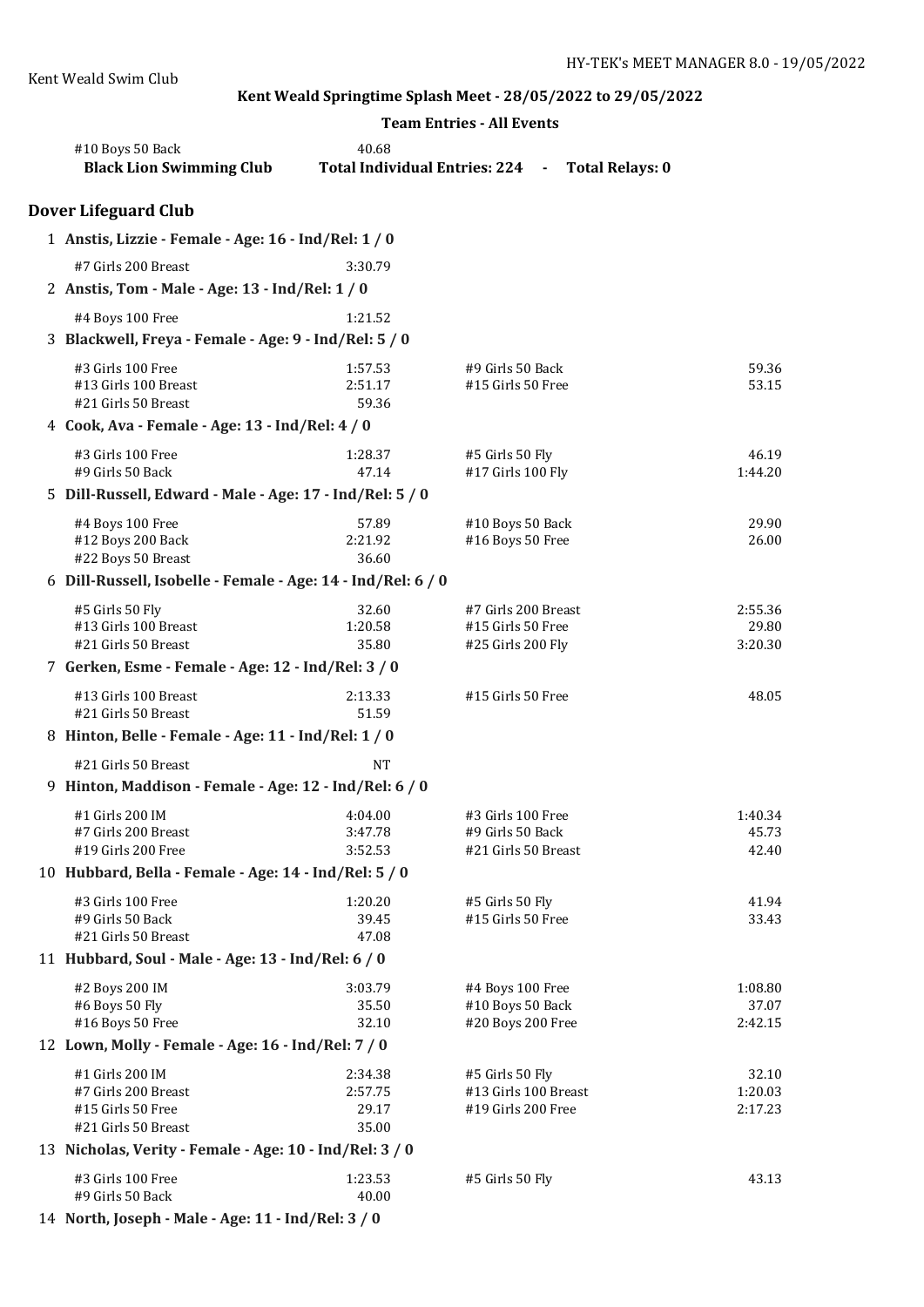|                                                                                           |                                        | <b>Team Entries - All Events</b>                                                          |                                      |
|-------------------------------------------------------------------------------------------|----------------------------------------|-------------------------------------------------------------------------------------------|--------------------------------------|
| #4 Boys 100 Free<br>#10 Boys 50 Back                                                      | 1:24.45<br>40.92                       | #6 Boys 50 Fly                                                                            | 46.50                                |
| 15 Peerman, Caitlin - Female - Age: 13 - Ind/Rel: 3 / 0                                   |                                        |                                                                                           |                                      |
| #13 Girls 100 Breast<br>#21 Girls 50 Breast                                               | 1:43.34<br>47.50                       | #15 Girls 50 Free                                                                         | 39.57                                |
| 16 Platts, Ashton - Male - Age: 11 - Ind/Rel: 4 / 0                                       |                                        |                                                                                           |                                      |
| #2 Boys 200 IM<br>#8 Boys 200 Breast                                                      | 3:23.53<br>4:16.76                     | #4 Boys 100 Free<br>#10 Boys 50 Back                                                      | 1:23.36<br>43.71                     |
| 17 Sahathevan, Allegra - Female - Age: 11 - Ind/Rel: 3 / 0                                |                                        |                                                                                           |                                      |
| #5 Girls 50 Fly<br>#21 Girls 50 Breast                                                    | <b>NT</b><br><b>NT</b>                 | #15 Girls 50 Free                                                                         | 41.27                                |
| 18 Scrivens, Sara - Female - Age: 13 - Ind/Rel: 4 / 0                                     |                                        |                                                                                           |                                      |
| #5 Girls 50 Fly<br>#15 Girls 50 Free                                                      | 42.90<br>34.79                         | #9 Girls 50 Back<br>#21 Girls 50 Breast                                                   | 42.03<br>44.27                       |
| 19 Tompkins, Cyrena - Female - Age: 14 - Ind/Rel: 4 / 0                                   |                                        |                                                                                           |                                      |
| #13 Girls 100 Breast<br>#19 Girls 200 Free                                                | 1:46.22<br>3:22.05                     | #15 Girls 50 Free<br>#21 Girls 50 Breast                                                  | 37.40<br>48.04                       |
| 20 Turner, Nathaniel - Male - Age: 16 - Ind/Rel: 2 / 0                                    |                                        |                                                                                           |                                      |
| #6 Boys 50 Fly                                                                            | 28.57                                  | #10 Boys 50 Back                                                                          | 30.20                                |
| 21 Welsh, Maisie - Female - Age: 17 - Ind/Rel: 5 / 0                                      |                                        |                                                                                           |                                      |
| #5 Girls 50 Fly<br>#15 Girls 50 Free<br>#23 Girls 100 Back<br><b>Dover Lifeguard Club</b> | 33.13<br>29.59<br>1:16.18              | #9 Girls 50 Back<br>#21 Girls 50 Breast<br>Total Individual Entries: 81 - Total Relays: 0 | 34.05<br>41.53                       |
|                                                                                           |                                        |                                                                                           |                                      |
| <b>Gravesend &amp; Northfleet Swimmin-SE</b>                                              |                                        |                                                                                           |                                      |
| 1 Abbott, Amelia - Female - Age: 12 - Ind/Rel: 7 / 0                                      |                                        |                                                                                           |                                      |
| #3 Girls 100 Free<br>#9 Girls 50 Back<br>#15 Girls 50 Free<br>#23 Girls 100 Back          | 1:14.37<br>40.06<br>33.99<br>1:25.06   | #5 Girls 50 Fly<br>#11 Girls 200 Back<br>#19 Girls 200 Free                               | 39.26<br>3:00.64<br>2:39.69          |
| 2 Bailey, Hannah - Female - Age: 12 - Ind/Rel: 8 / 0                                      |                                        |                                                                                           |                                      |
| #1 Girls 200 IM<br>#5 Girls 50 Fly<br>#11 Girls 200 Back<br>#19 Girls 200 Free            | 2:58.28<br>42.98<br>2:53.93<br>2:48.69 | #3 Girls 100 Free<br>#9 Girls 50 Back<br>#15 Girls 50 Free<br>#23 Girls 100 Back          | 1:14.20<br>38.88<br>34.26<br>1:20.90 |
| 3 Barrett, Xanthe - Female - Age: 10 - Ind/Rel: 3 / 0                                     |                                        |                                                                                           |                                      |
| #3 Girls 100 Free<br>#9 Girls 50 Back                                                     | 2:26.88<br>50.08                       | #7 Girls 200 Breast                                                                       | 4:57.56                              |
| 4 Bhatti, Gian - Male - Age: 10 - Ind/Rel: 2 / 0                                          |                                        |                                                                                           |                                      |
| #16 Boys 50 Free                                                                          | 54.94                                  | #22 Boys 50 Breast                                                                        | 1:03.37                              |
| 5 Bhatti, Pyari - Female - Age: 12 - Ind/Rel: 3 / 0                                       |                                        |                                                                                           |                                      |
| #13 Girls 100 Breast                                                                      | 1:34.48                                | #15 Girls 50 Free                                                                         | 33.33                                |

#21 Girls 50 Breast 43.33 6 **Chandler, Sophie - Female - Age: 11 - Ind/Rel: 2 / 0** #19 Girls 200 Free NT #23 Girls 100 Back 1:50.59 7 **Crook, Tabitha - Female - Age: 13 - Ind/Rel: 5 / 0** 43 Girls 100 Free 1:12.05 #5 Girls 50 Fly 33.90<br>415 Girls 50 Free 32.40 #17 Girls 100 Fly 1:21.45 32.40 #17 Girls 100 Fly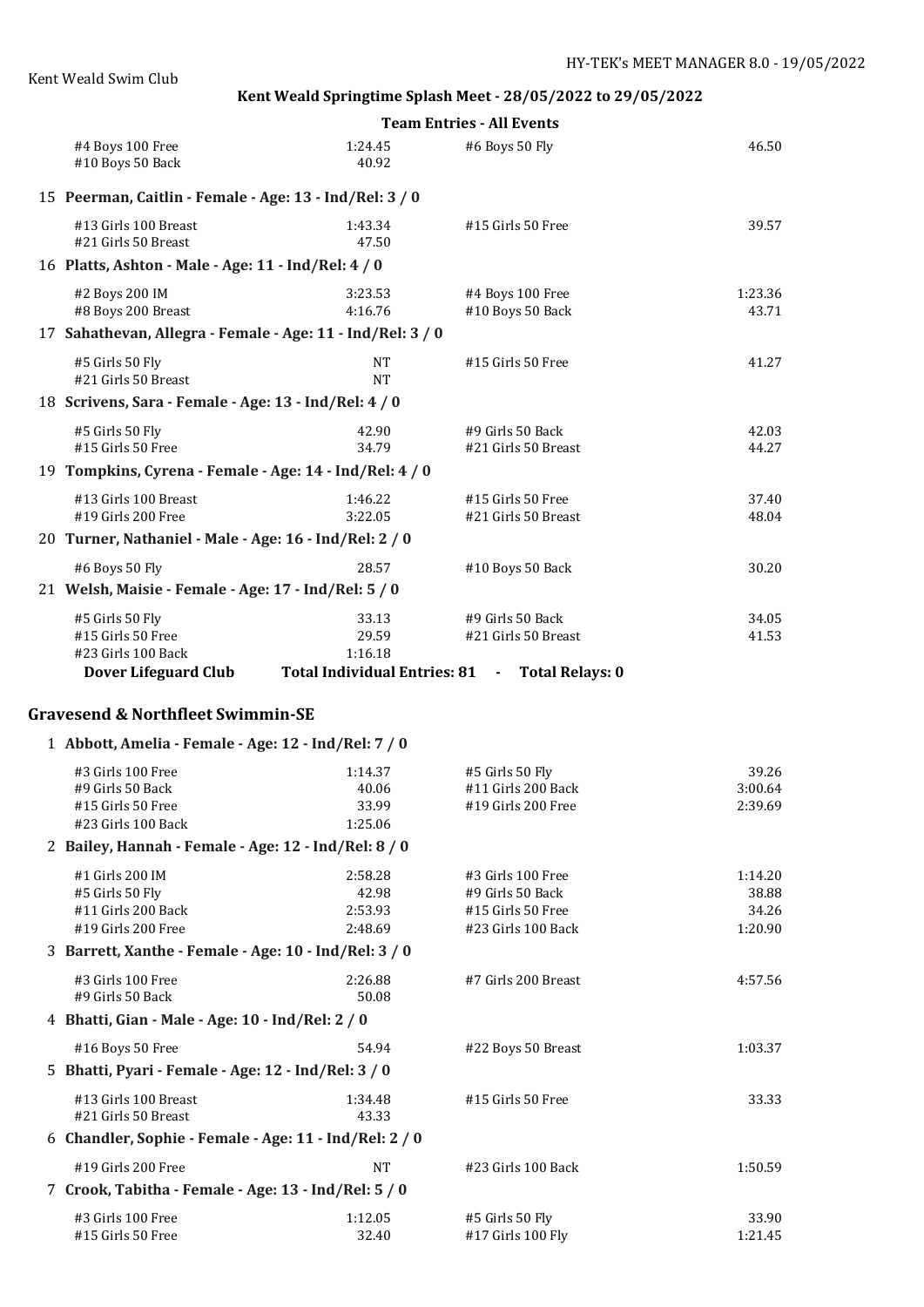**Team Entries - All Events**

| #25 Girls 200 Fly                                               | 3:35.14            |                                |                        |
|-----------------------------------------------------------------|--------------------|--------------------------------|------------------------|
| 8 Croucher, Harry - Male - Age: 10 - Ind/Rel: 3 / 0             |                    |                                |                        |
| #4 Boys 100 Free<br>#8 Boys 200 Breast                          | 1:39.74<br>4:27.63 | #6 Boys 50 Fly                 | 59.14                  |
| 9 Evans, Mae - Female - Age: 11 - Ind/Rel: 3 / 0                |                    |                                |                        |
| #3 Girls 100 Free<br>#15 Girls 50 Free                          | 2:22.78<br>42.72   | #9 Girls 50 Back               | 53.68                  |
| 10 Long, Thomas - Male - Age: 15 - Ind/Rel: 3 / 0               |                    |                                |                        |
| #16 Boys 50 Free<br>#22 Boys 50 Breast                          | 26.50<br>40.21     | #20 Boys 200 Free              | 2:06.94                |
| 11 Martin, Harrison - Male - Age: 15 - Ind/Rel: 2 / 0           |                    |                                |                        |
| #16 Boys 50 Free                                                | 26.90              | #18 Boys 100 Fly               | 1:06.23                |
| 12 Muszalska, Nicola - Female - Age: 12 - Ind/Rel: 8 / 0        |                    |                                |                        |
| #3 Girls 100 Free                                               | 1:12.74            | #5 Girls 50 Fly                | 35.97                  |
| #7 Girls 200 Breast                                             | 3:15.55            | #13 Girls 100 Breast           | 1:31.42                |
| #15 Girls 50 Free                                               | 32.49              | #17 Girls 100 Fly              | 1:22.20                |
| #19 Girls 200 Free                                              | 2:40.85            | #21 Girls 50 Breast            | 44.07                  |
| 13 Reddin, Leanne - Female - Age: 14 - Ind/Rel: 3 / 0           |                    |                                |                        |
|                                                                 |                    |                                |                        |
| #13 Girls 100 Breast                                            | 1:47.58            | #15 Girls 50 Free              | 38.47                  |
| #17 Girls 100 Fly                                               | 1:39.78            |                                |                        |
| 14 Reddin, Sam - Male - Age: 13 - Ind/Rel: 4 / 0                |                    |                                |                        |
| #12 Boys 200 Back                                               | 3:02.62            | #14 Boys 100 Breast            | 1:49.78                |
| #16 Boys 50 Free                                                | 34.02              | #18 Boys 100 Fly               | 1:27.13                |
| 15 Summers, Chloe - Female - Age: 16 - Ind/Rel: 6 / 0           |                    |                                |                        |
| #1 Girls 200 IM                                                 | 3:01.67            | #7 Girls 200 Breast            | 3:37.79                |
| #11 Girls 200 Back                                              | 3:05.15            | #15 Girls 50 Free              | 33.94                  |
| #19 Girls 200 Free                                              | 2:41.82            | #23 Girls 100 Back             | 1:27.56                |
| 16 Thomas, Tyla-Jade - Female - Age: 10 - Ind/Rel: 7 / 0        |                    |                                |                        |
| #3 Girls 100 Free                                               | 1:30.67            | #7 Girls 200 Breast            | 4:05.11                |
| #9 Girls 50 Back                                                | 45.91              | #13 Girls 100 Breast           | 1:54.28                |
| #15 Girls 50 Free                                               | 38.65              | #19 Girls 200 Free             | 3:09.92                |
| #21 Girls 50 Breast                                             | 52.62              |                                |                        |
| 17 Tovey, Nathan - Male - Age: 16 - Ind/Rel: 3 / 0              |                    |                                |                        |
| #20 Boys 200 Free                                               | 2:28.87            | #22 Boys 50 Breast             | 44.05                  |
| #24 Boys 100 Back                                               | 1:19.08            |                                |                        |
| 18 Wheeler, Amelia - Female - Age: 11 - Ind/Rel: 2 / 0          |                    |                                |                        |
| #5 Girls 50 Fly                                                 | 53.90              | #9 Girls 50 Back               | 52.86                  |
|                                                                 |                    |                                |                        |
| 19 Wheeler, Emily - Female - Age: 16 - Ind/Rel: 1 / 0           |                    |                                |                        |
| #5 Girls 50 Fly<br><b>Gravesend &amp; Northfleet Swimmin-SE</b> | 38.22              | Total Individual Entries: 75 - | <b>Total Relays: 0</b> |
| <b>Medway Maritime-SE</b>                                       |                    |                                |                        |
| 1 Beckwith, Hayley - Female - Age: 9 - Ind/Rel: 3 / 0           |                    |                                |                        |
|                                                                 |                    |                                |                        |
| #9 Girls 50 Back<br>#21 Girls 50 Breast                         | 57.20<br><b>NT</b> | #15 Girls 50 Free              | 47.71                  |
| 2 Beckwith, Oliver - Male - Age: 12 - Ind/Rel: 5 / 0            |                    |                                |                        |
|                                                                 |                    |                                |                        |
| #2 Boys 200 IM                                                  | 3:41.25            | #6 Boys 50 Fly                 | 31.30                  |
| #16 Boys 50 Free                                                | 29.30              | #18 Boys 100 Fly               | 1:15.39                |

#16 Boys 50 Free 29.30<br>#20 Boys 200 Free 3:10.39

#20 Boys 200 Free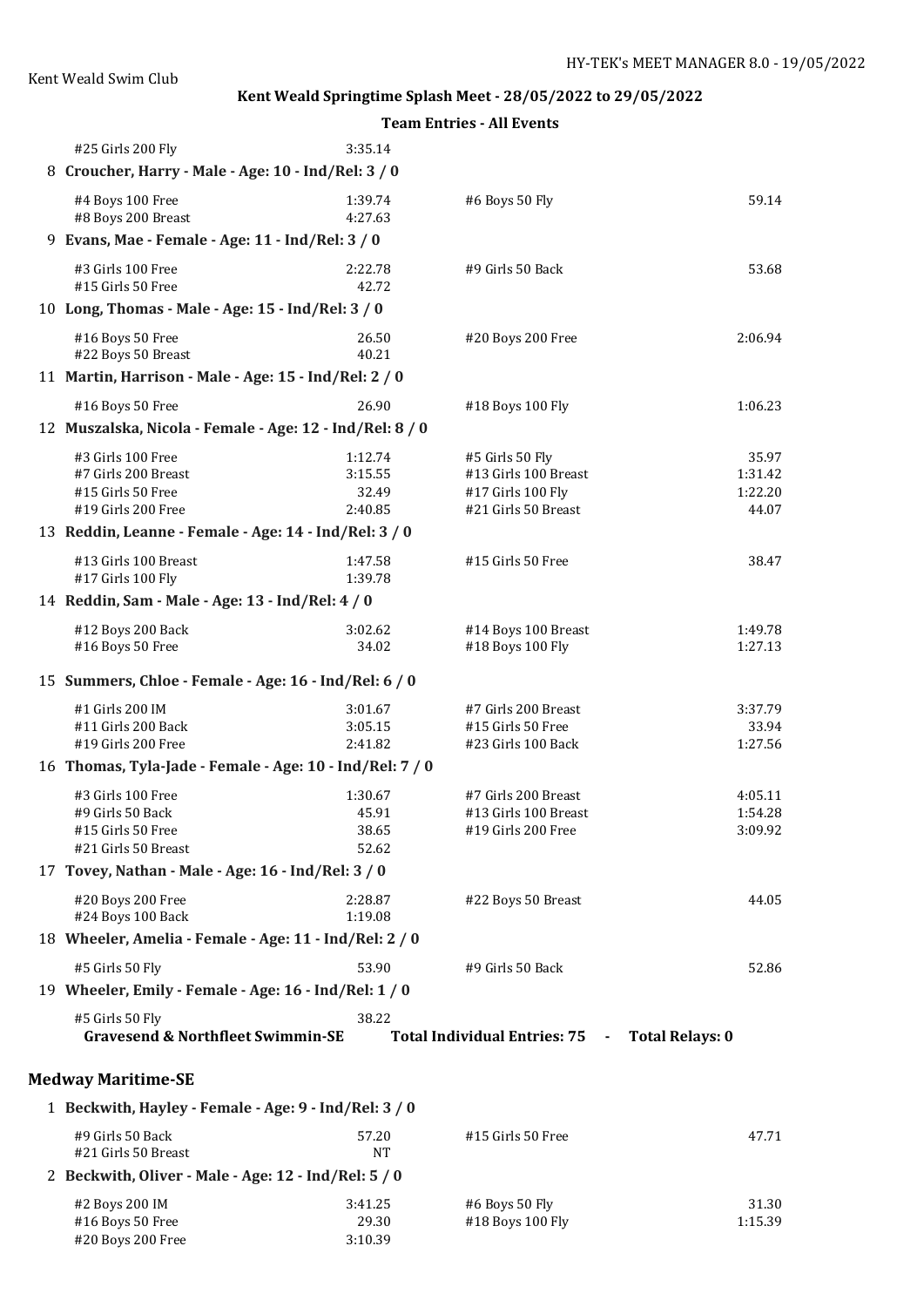| 3 Bennett, Ellie - Female - Age: 16 - Ind/Rel: 6 / 0         |                           |                                                            |                           |
|--------------------------------------------------------------|---------------------------|------------------------------------------------------------|---------------------------|
| #3 Girls 100 Free<br>#9 Girls 50 Back<br>#21 Girls 50 Breast | 1:05.90<br>36.25<br>40.39 | #5 Girls 50 Fly<br>#15 Girls 50 Free<br>#23 Girls 100 Back | 34.51<br>30.00<br>1:17.51 |
| 4 Blackett, Natalie B - Female - Age: 13 - Ind/Rel: 2 / 0    |                           |                                                            |                           |
| #3 Girls 100 Free                                            | 1:27.72                   | #9 Girls 50 Back                                           | 40.05                     |
| 5 Cooper, Grant - Male - Age: 46 - Ind/Rel: 4 / 0            |                           |                                                            |                           |
| #4 Boys 100 Free                                             | 55.99                     | #6 Boys 50 Fly                                             | 27.36                     |
| #16 Boys 50 Free                                             | 25.37                     | #18 Boys 100 Fly                                           | 1:01.09                   |
| 6 Cosgrove, Ruari G - Male - Age: 15 - Ind/Rel: 4 / 0        |                           |                                                            |                           |
| #12 Boys 200 Back                                            | 2:33.06                   | #16 Boys 50 Free                                           | 29.88                     |
| #22 Boys 50 Breast                                           | 40.33                     | #24 Boys 100 Back                                          | 1:11.86                   |
| 7 Isaacs, Harri - Male - Age: 14 - Ind/Rel: 8 / 0            |                           |                                                            |                           |
| #4 Boys 100 Free                                             | 59.42                     | #6 Boys 50 Fly                                             | 30.65                     |
| #10 Boys 50 Back                                             | 33.44                     | #14 Boys 100 Breast                                        | 1:25.41                   |
| #16 Boys 50 Free                                             | 27.00                     | #18 Boys 100 Fly                                           | 1:07.12                   |
| #20 Boys 200 Free                                            | 2:11.89                   | #24 Boys 100 Back                                          | 1:12.34                   |
| 8 Lawson, Sophia A - Female - Age: 15 - Ind/Rel: 3 / 0       |                           |                                                            |                           |
| #15 Girls 50 Free<br>#21 Girls 50 Breast                     | 31.98<br>47.39            | #19 Girls 200 Free                                         | 2:37.05                   |
| 9 Marshall, Emily - Female - Age: 12 - Ind/Rel: 6 / 0        |                           |                                                            |                           |
| #3 Girls 100 Free                                            | 1:09.95                   | #9 Girls 50 Back                                           | 38.89                     |
| #13 Girls 100 Breast                                         | 1:38.65                   | #15 Girls 50 Free                                          | 32.53                     |
| #19 Girls 200 Free                                           | 2:37.61                   | #21 Girls 50 Breast                                        | 44.91                     |
| 10 Masaryk, Adam - Male - Age: 15 - Ind/Rel: 3 / 0           |                           |                                                            |                           |
| #16 Boys 50 Free                                             | 29.90                     | #22 Boys 50 Breast                                         | 42.39                     |
| #24 Boys 100 Back                                            | 1:17.72                   |                                                            |                           |
| 11 Notley, Dakota A - Female - Age: 9 - Ind/Rel: 2 / 0       |                           |                                                            |                           |
| #9 Girls 50 Back                                             | <b>NT</b>                 | #15 Girls 50 Free                                          | 49.92                     |
| 12 Notley, Maddison G - Female - Age: 13 - Ind/Rel: 6 / 0    |                           |                                                            |                           |
| #1 Girls 200 IM                                              | 2:48.18                   | #7 Girls 200 Breast                                        | 3:48.69                   |
| #13 Girls 100 Breast                                         | 1:38.31                   | #15 Girls 50 Free                                          | 30.20                     |
| #17 Girls 100 Fly                                            | 1:31.00                   | #19 Girls 200 Free                                         | 2:22.14                   |
| 13 Poynter, Toby - Male - Age: 14 - Ind/Rel: 5 / 0           |                           |                                                            |                           |
| #4 Boys 100 Free                                             | 1:08.49                   | #6 Boys 50 Fly                                             | 34.93                     |
| #10 Boys 50 Back<br>#18 Boys 100 Fly                         | 34.50<br>1:18.94          | #16 Boys 50 Free                                           | 31.32                     |
| 14 Soares, Rosie - Female - Age: 9 - Ind/Rel: 7 / 0          |                           |                                                            |                           |
| #3 Girls 100 Free                                            | 1:29.03                   | #5 Girls 50 Fly                                            | 39.52                     |
| #9 Girls 50 Back                                             | 42.92                     | #13 Girls 100 Breast                                       | 1:58.11                   |
| #15 Girls 50 Free                                            | 35.16                     | #21 Girls 50 Breast                                        | 52.95                     |
| #23 Girls 100 Back                                           | 1:43.05                   |                                                            |                           |
| 15 Teodorescu, Dominic V - Male - Age: 14 - Ind/Rel: 7 / 0   |                           |                                                            |                           |
| #4 Boys 100 Free                                             | 1:09.05                   | #6 Boys 50 Fly                                             | 34.55                     |
| #10 Boys 50 Back                                             | 35.10                     | #14 Boys 100 Breast                                        | 1:32.35                   |
| #16 Boys 50 Free                                             | 32.05                     | #22 Boys 50 Breast                                         | 39.95                     |
| #24 Boys 100 Back                                            | 1:22.63                   |                                                            |                           |
| 16 Teodorescu, Noah A - Male - Age: 10 - Ind/Rel: 3 / 0      |                           |                                                            |                           |
| #10 Boys 50 Back                                             | <b>NT</b>                 | #16 Boys 50 Free                                           | NT                        |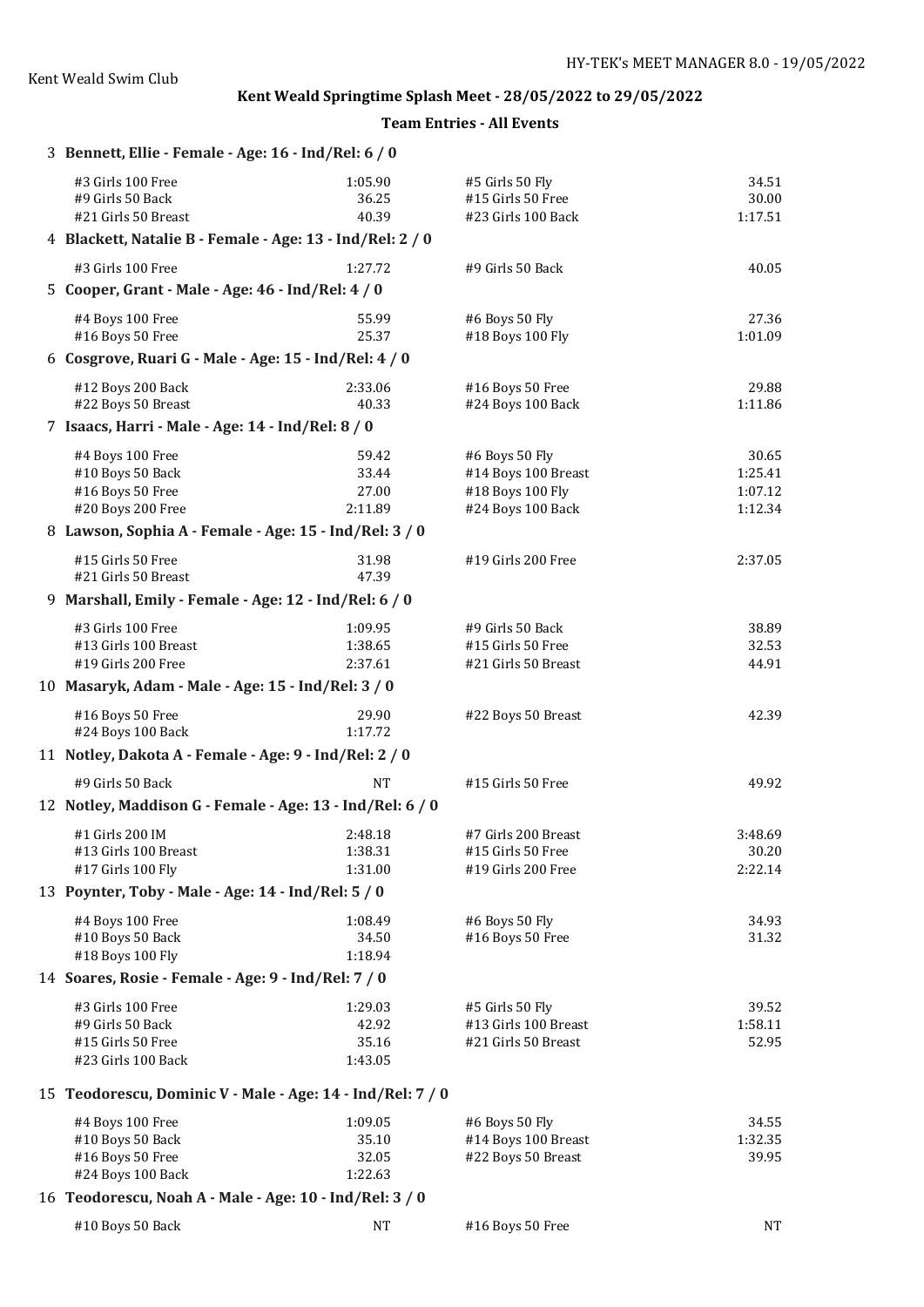| Kent Weald Swim Club                                                         |                  |                                                                                                  |                  |
|------------------------------------------------------------------------------|------------------|--------------------------------------------------------------------------------------------------|------------------|
|                                                                              |                  | Kent Weald Springtime Splash Meet - 28/05/2022 to 29/05/2022<br><b>Team Entries - All Events</b> |                  |
|                                                                              |                  |                                                                                                  |                  |
| #22 Boys 50 Breast<br>17 Williams, Sonny J - Male - Age: 14 - Ind/Rel: 6 / 0 | <b>NT</b>        |                                                                                                  |                  |
|                                                                              |                  |                                                                                                  |                  |
| #2 Boys 200 IM<br>#8 Boys 200 Breast                                         | 2:50.73          | #6 Boys 50 Fly<br>#14 Boys 100 Breast                                                            | 30.55<br>1:24.69 |
| #16 Boys 50 Free                                                             | 4:35.86<br>30.02 | #18 Boys 100 Fly                                                                                 | 1:18.00          |
| <b>Medway Maritime-SE</b>                                                    |                  | Total Individual Entries: 80 - Total Relays: 0                                                   |                  |
|                                                                              |                  |                                                                                                  |                  |
| <b>Sevenoaks Swimming Club-SE</b>                                            |                  |                                                                                                  |                  |
| 1 Argirov, Boris - Male - Age: 13 - Ind/Rel: 4 / 0                           |                  |                                                                                                  |                  |
| #4 Boys 100 Free<br>#16 Boys 50 Free                                         | 1:08.88<br>30.90 | #6 Boys 50 Fly<br>#18 Boys 100 Fly                                                               | 34.08<br>1:17.96 |
| 2 Argirov, Martin - Male - Age: 15 - Ind/Rel: 8 / 0                          |                  |                                                                                                  |                  |
| #2 Boys 200 IM                                                               | 2:35.96          | #4 Boys 100 Free                                                                                 | 1:03.29          |
| #6 Boys 50 Fly                                                               | 31.72            | #10 Boys 50 Back                                                                                 | 32.90            |
| #12 Boys 200 Back                                                            | 2:37.94          | #16 Boys 50 Free                                                                                 | 29.07            |
| #20 Boys 200 Free                                                            | 2:22.77          | #24 Boys 100 Back                                                                                | 1:09.18          |
| 3 Argirov, Seb - Male - Age: 9 - Ind/Rel: 4 / 0                              |                  |                                                                                                  |                  |
| #6 Boys 50 Fly                                                               | NT               | #10 Boys 50 Back                                                                                 | <b>NT</b>        |
| #16 Boys 50 Free                                                             | NT               | #22 Boys 50 Breast                                                                               | <b>NT</b>        |
| 4 Armada Bennett, Aubry D - Male - Age: 14 - Ind/Rel: 4 / 0                  |                  |                                                                                                  |                  |
| #2 Boys 200 IM                                                               | 2:44.45          | #4 Boys 100 Free                                                                                 | 1:04.91          |
| #6 Boys 50 Fly                                                               | 30.90            | #10 Boys 50 Back                                                                                 | 30.80            |
| 5 Ashton, Amelia - Female - Age: 11 - Ind/Rel: 7 / 0                         |                  |                                                                                                  |                  |
| #1 Girls 200 IM                                                              | 2:56.82          | #7 Girls 200 Breast                                                                              | 3:09.94          |
| #9 Girls 50 Back                                                             | 38.76            | #11 Girls 200 Back                                                                               | 2:56.99          |
| #13 Girls 100 Breast                                                         | 1:30.00          | #21 Girls 50 Breast                                                                              | 41.10            |
| #23 Girls 100 Back                                                           | 1:23.40          |                                                                                                  |                  |
| 6 Balmer, Maia R - Female - Age: 10 - Ind/Rel: 5 / 0                         |                  |                                                                                                  |                  |
| #3 Girls 100 Free                                                            | 1:40.21          | #5 Girls 50 Fly                                                                                  | 49.25            |
| #9 Girls 50 Back                                                             | 50.10            | #15 Girls 50 Free                                                                                | 42.00            |
| #17 Girls 100 Fly                                                            | <b>NT</b>        |                                                                                                  |                  |
| 7 Bloodworth, Charlotte - Female - Age: 13 - Ind/Rel: 6 / 0                  |                  |                                                                                                  |                  |
| #3 Girls 100 Free                                                            | 1:08.30          | #9 Girls 50 Back                                                                                 | 35.03            |
| #11 Girls 200 Back<br>#19 Girls 200 Free                                     | 2:41.98          | #15 Girls 50 Free<br>#23 Girls 100 Back                                                          | 30.38            |
| 8 Booth, Daniel - Male - Age: 11 - Ind/Rel: 2 / 0                            | 2:30.30          |                                                                                                  | 1:15.80          |
| #4 Boys 100 Free                                                             | 1:39.82          | #6 Boys 50 Fly                                                                                   | 43.74            |
| 9 Bowen, William - Male - Age: 13 - Ind/Rel: 4 / 0                           |                  |                                                                                                  |                  |
|                                                                              | 1:09.56          |                                                                                                  |                  |
| #4 Boys 100 Free<br>#10 Boys 50 Back                                         | 35.62            | #6 Boys 50 Fly<br>#16 Boys 50 Free                                                               | 32.80<br>31.13   |
| 10 Brady, Scarlett - Female - Age: 17 - Ind/Rel: 4 / 0                       |                  |                                                                                                  |                  |
| #15 Girls 50 Free                                                            | 29.79            | #17 Girls 100 Fly                                                                                | 1:18.00          |
| #19 Girls 200 Free                                                           | 2:18.78          | #23 Girls 100 Back                                                                               | 1:12.09          |
| 11 Brand, Sam R - Male - Age: 10 - Ind/Rel: 9 / 0                            |                  |                                                                                                  |                  |
| #2 Boys 200 IM                                                               | NT               | #4 Boys 100 Free                                                                                 | 1:36.37          |
| #6 Boys 50 Fly                                                               | 47.00            | #10 Boys 50 Back                                                                                 | 46.17            |
| #12 Boys 200 Back                                                            | 3:39.51          | #16 Boys 50 Free                                                                                 | 42.01            |

#20 Boys 200 Free NT NT #22 Boys 50 Breast 1:04.39

12 **Burke, Henry - Male - Age: 10 - Ind/Rel: 6 / 0**

#24 Boys 100 Back 1:41.98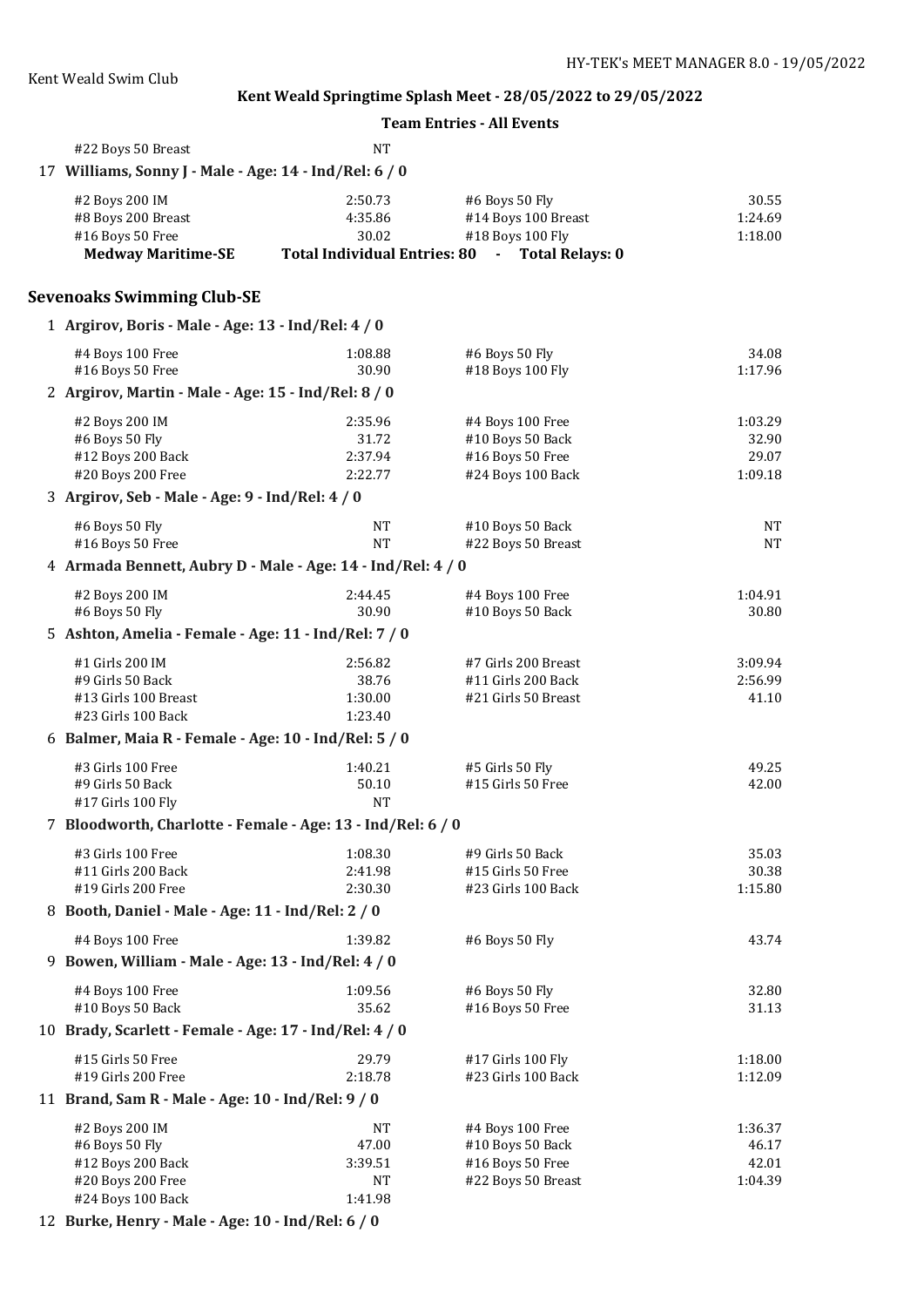#### **Team Entries - All Events**

| #4 Boys 100 Free                                         | 1:20.89 | #10 Boys 50 Back    | 41.62   |
|----------------------------------------------------------|---------|---------------------|---------|
| #14 Boys 100 Breast                                      | 1:50.71 | #16 Boys 50 Free    | 37.26   |
| #22 Boys 50 Breast                                       | 50.67   | #24 Boys 100 Back   | 1:31.75 |
| 13 Burke, Toby - Male - Age: 14 - Ind/Rel: 7 / 0         |         |                     |         |
| #4 Boys 100 Free                                         | 1:06.25 | #6 Boys 50 Fly      | 33.80   |
| #10 Boys 50 Back                                         | 34.21   | #12 Boys 200 Back   | 2:35.60 |
| #16 Boys 50 Free                                         | 30.49   | #22 Boys 50 Breast  | 41.57   |
| #24 Boys 100 Back                                        | 1:13.48 |                     |         |
|                                                          |         |                     |         |
| 14 Burton, Grace - Female - Age: 13 - Ind/Rel: 6 / 0     |         |                     |         |
| #3 Girls 100 Free                                        | 1:14.52 | #5 Girls 50 Fly     | 42.84   |
| #9 Girls 50 Back                                         | 39.54   | #15 Girls 50 Free   | 33.69   |
| #21 Girls 50 Breast                                      | 52.01   | #23 Girls 100 Back  | 1:25.28 |
| 15 Carr, Sophie A - Female - Age: 13 - Ind/Rel: 3 / 0    |         |                     |         |
| #3 Girls 100 Free                                        | 1:09.94 | #5 Girls 50 Fly     | 35.34   |
| #9 Girls 50 Back                                         | 37.28   |                     |         |
| 16 Chambers, Maisie - Female - Age: 14 - Ind/Rel: 5 / 0  |         |                     |         |
| #5 Girls 50 Fly                                          | 32.80   | #9 Girls 50 Back    | 33.63   |
| #11 Girls 200 Back                                       | 2:30.60 | #19 Girls 200 Free  | 2:25.46 |
| #23 Girls 100 Back                                       | 1:11.77 |                     |         |
| 17 Crombie, Jacob - Male - Age: 13 - Ind/Rel: 9 / 0      |         |                     |         |
| #4 Boys 100 Free                                         | 1:07.60 | #6 Boys 50 Fly      | 36.20   |
| #8 Boys 200 Breast                                       | 3:20.30 | #10 Boys 50 Back    | 36.75   |
| #14 Boys 100 Breast                                      | 1:30.54 | #16 Boys 50 Free    | 30.70   |
| #18 Boys 100 Fly                                         | 1:24.50 | #22 Boys 50 Breast  | 39.30   |
| #24 Boys 100 Back                                        | 1:22.36 |                     |         |
| 18 Crombie, Joshua - Male - Age: 15 - Ind/Rel: 7 / 0     |         |                     |         |
| #4 Boys 100 Free                                         | 1:03.15 | #6 Boys 50 Fly      | 34.69   |
| #8 Boys 200 Breast                                       | 2:38.38 | #10 Boys 50 Back    | 40.05   |
| #14 Boys 100 Breast                                      | 1:13.47 | #16 Boys 50 Free    | 29.11   |
| #22 Boys 50 Breast                                       | 33.77   |                     |         |
| 19 Daniel, Isobel M - Female - Age: 11 - Ind/Rel: 5 / 0  |         |                     |         |
| #3 Girls 100 Free                                        | 1:35.02 | #5 Girls 50 Fly     | 48.06   |
| #9 Girls 50 Back                                         | 48.78   | #15 Girls 50 Free   | 41.51   |
| #23 Girls 100 Back                                       | 1:47.75 |                     |         |
| 20 de Bruin, Lilian - Female - Age: 13 - Ind/Rel: 5 / 0  |         |                     |         |
|                                                          |         |                     |         |
| #3 Girls 100 Free                                        | 1:09.02 | #5 Girls 50 Fly     | 36.76   |
| #15 Girls 50 Free                                        | 30.70   | #17 Girls 100 Fly   | 1:30.10 |
| #19 Girls 200 Free                                       | 2:38.18 |                     |         |
| 21 Dellow, Eve - Female - Age: 12 - Ind/Rel: 3 / 0       |         |                     |         |
| #3 Girls 100 Free                                        | 1:15.62 | #5 Girls 50 Fly     | 43.80   |
| #9 Girls 50 Back                                         | 46.19   |                     |         |
| 22 Ellershaw, Thomas - Male - Age: 12 - Ind/Rel: 9 / 0   |         |                     |         |
| #2 Boys 200 IM                                           | 2:48.97 | #6 Boys 50 Fly      | 36.76   |
| #8 Boys 200 Breast                                       | 3:08.54 | #10 Boys 50 Back    | 33.20   |
| #12 Boys 200 Back                                        | 2:43.56 | #14 Boys 100 Breast | 1:25.90 |
| #16 Boys 50 Free                                         | 31.68   | #22 Boys 50 Breast  | 37.70   |
| #24 Boys 100 Back                                        | 1:14.10 |                     |         |
| 23 Elvidge, Hannah G - Female - Age: 20 - Ind/Rel: 5 / 0 |         |                     |         |
| #13 Girls 100 Breast                                     | 1:24.00 | #15 Girls 50 Free   | 28.14   |
| #19 Girls 200 Free                                       | 2:15.01 | #21 Girls 50 Breast | 36.70   |
| #23 Girls 100 Back                                       | 1:06.57 |                     |         |

24 **Elvidge, Julia R - Female - Age: 11 - Ind/Rel: 4 / 0**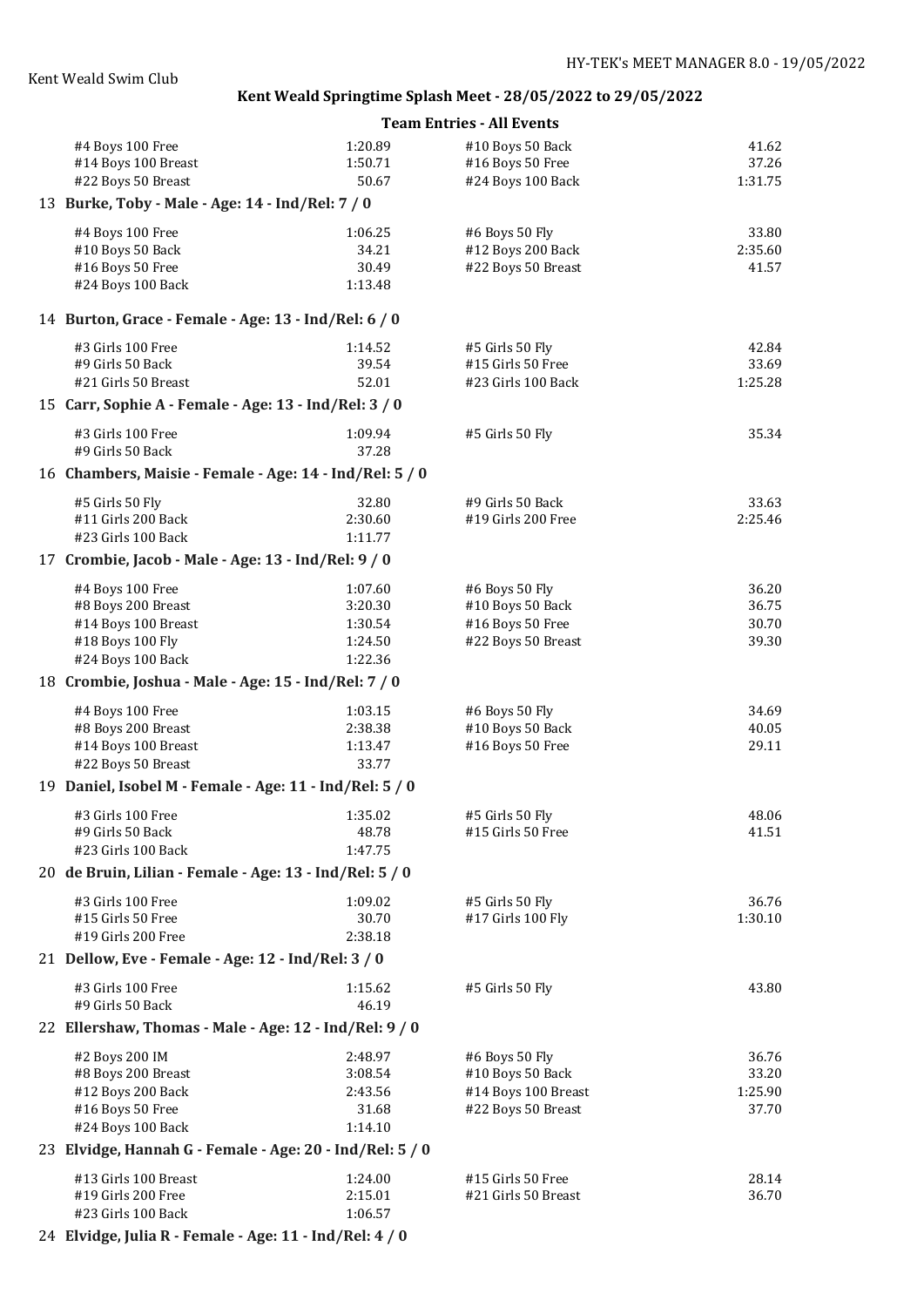| #11 Girls 200 Back                                         | <b>NT</b> | #15 Girls 50 Free   | 33.60     |
|------------------------------------------------------------|-----------|---------------------|-----------|
| #19 Girls 200 Free                                         | 2:46.86   | #23 Girls 100 Back  | 1:20.45   |
| 25 Fabris, Simon - Male - Age: 15 - Ind/Rel: 8 / 0         |           |                     |           |
| #4 Boys 100 Free                                           | 1:11.05   | #6 Boys 50 Fly      | 36.81     |
| #10 Boys 50 Back                                           | 38.75     | #14 Boys 100 Breast | 1:42.62   |
| #16 Boys 50 Free                                           | 31.25     | #18 Boys 100 Fly    | 1:29.59   |
| #22 Boys 50 Breast                                         | 46.65     | #24 Boys 100 Back   | 1:35.77   |
| 26 Flavin, Bella - Female - Age: 11 - Ind/Rel: 6 / 0       |           |                     |           |
| #3 Girls 100 Free                                          | 1:10.80   | #5 Girls 50 Fly     | 41.57     |
| #9 Girls 50 Back                                           | 36.30     | #15 Girls 50 Free   | 31.57     |
| #19 Girls 200 Free                                         | 3:34.20   | #23 Girls 100 Back  | 1:20.30   |
| 27 Fornasier, Evelyn - Female - Age: 11 - Ind/Rel: 6 / 0   |           |                     |           |
| #1 Girls 200 IM                                            | 3:34.56   | #3 Girls 100 Free   | 1:19.99   |
| #5 Girls 50 Fly                                            | 37.20     | #9 Girls 50 Back    | 42.69     |
| #15 Girls 50 Free                                          | 36.05     | #17 Girls 100 Fly   | 1:33.48   |
| 28 Fornasier, Lilia - Female - Age: 14 - Ind/Rel: 9 / 0    |           |                     |           |
| #1 Girls 200 IM                                            | 2:33.87   | #3 Girls 100 Free   | 1:02.90   |
| #5 Girls 50 Fly                                            | 32.94     | #7 Girls 200 Breast | 3:00.68   |
| #9 Girls 50 Back                                           | 33.77     | #11 Girls 200 Back  | 2:31.25   |
| #13 Girls 100 Breast                                       | 1:25.01   | #15 Girls 50 Free   | 29.87     |
| #17 Girls 100 Fly                                          | 1:13.14   |                     |           |
| 29 Godfrey, Ruth - Female - Age: 14 - Ind/Rel: 4 / 0       |           |                     |           |
| #1 Girls 200 IM                                            | 2:42.81   | #5 Girls 50 Fly     | 32.96     |
| #23 Girls 100 Back                                         | 1:16.57   | #25 Girls 200 Fly   | 2:39.52   |
| 30 Green, Aaron - Male - Age: 13 - Ind/Rel: 4 / 0          |           |                     |           |
| #2 Boys 200 IM                                             | 2:39.18   | #4 Boys 100 Free    | 1:04.63   |
| #6 Boys 50 Fly                                             | 37.75     | #10 Boys 50 Back    | 39.80     |
| 31 Green, Ethan - Male - Age: 11 - Ind/Rel: 4 / 0          |           |                     |           |
| #2 Boys 200 IM                                             | 3:07.96   | #4 Boys 100 Free    | 1:13.60   |
| #6 Boys 50 Fly                                             | 40.95     | #10 Boys 50 Back    | 38.10     |
| 32 Heselden, Isabella M - Female - Age: 9 - Ind/Rel: 4 / 0 |           |                     |           |
| #1 Girls 200 IM                                            | NT.       | #3 Girls 100 Free   | <b>NT</b> |
| #5 Girls 50 Fly                                            | NT        | #9 Girls 50 Back    | <b>NT</b> |
| 33 Hibbert, Logan - Male - Age: 13 - Ind/Rel: 6 / 0        |           |                     |           |
| #4 Boys 100 Free                                           | 1:23.72   | #6 Boys 50 Fly      | 43.36     |
| #10 Boys 50 Back                                           | 44.16     | #16 Boys 50 Free    | 35.50     |
| #22 Boys 50 Breast                                         | 49.80     | #24 Boys 100 Back   | 1:33.28   |
| 34 Hill, Joshua - Male - Age: 12 - Ind/Rel: 7 / 0          |           |                     |           |
| #2 Boys 200 IM                                             | 2:58.90   | #6 Boys 50 Fly      | 35.50     |
| #10 Boys 50 Back                                           | 35.78     | #16 Boys 50 Free    | 31.66     |
| #18 Boys 100 Fly                                           | 1:23.95   | #20 Boys 200 Free   | 2:42.42   |
| #24 Boys 100 Back                                          | 1:16.07   |                     |           |
| 35 Hill, Phoebe - Female - Age: 10 - Ind/Rel: 8 / 0        |           |                     |           |
| #1 Girls 200 IM                                            | NT        | #3 Girls 100 Free   | 1:31.39   |
| #5 Girls 50 Fly                                            | 51.30     | #9 Girls 50 Back    | 46.49     |
| #15 Girls 50 Free                                          | 39.87     | #17 Girls 100 Fly   | NT        |
| #21 Girls 50 Breast                                        | 55.30     | #23 Girls 100 Back  | 1:42.89   |
| 36 Holland, Summer - Female - Age: 13 - Ind/Rel: 5 / 0     |           |                     |           |
| #3 Girls 100 Free                                          | 1:05.51   | #9 Girls 50 Back    | 34.07     |
| #15 Girls 50 Free                                          | 30.17     | #21 Girls 50 Breast | 42.20     |
| #23 Girls 100 Back                                         | 1:12.13   |                     |           |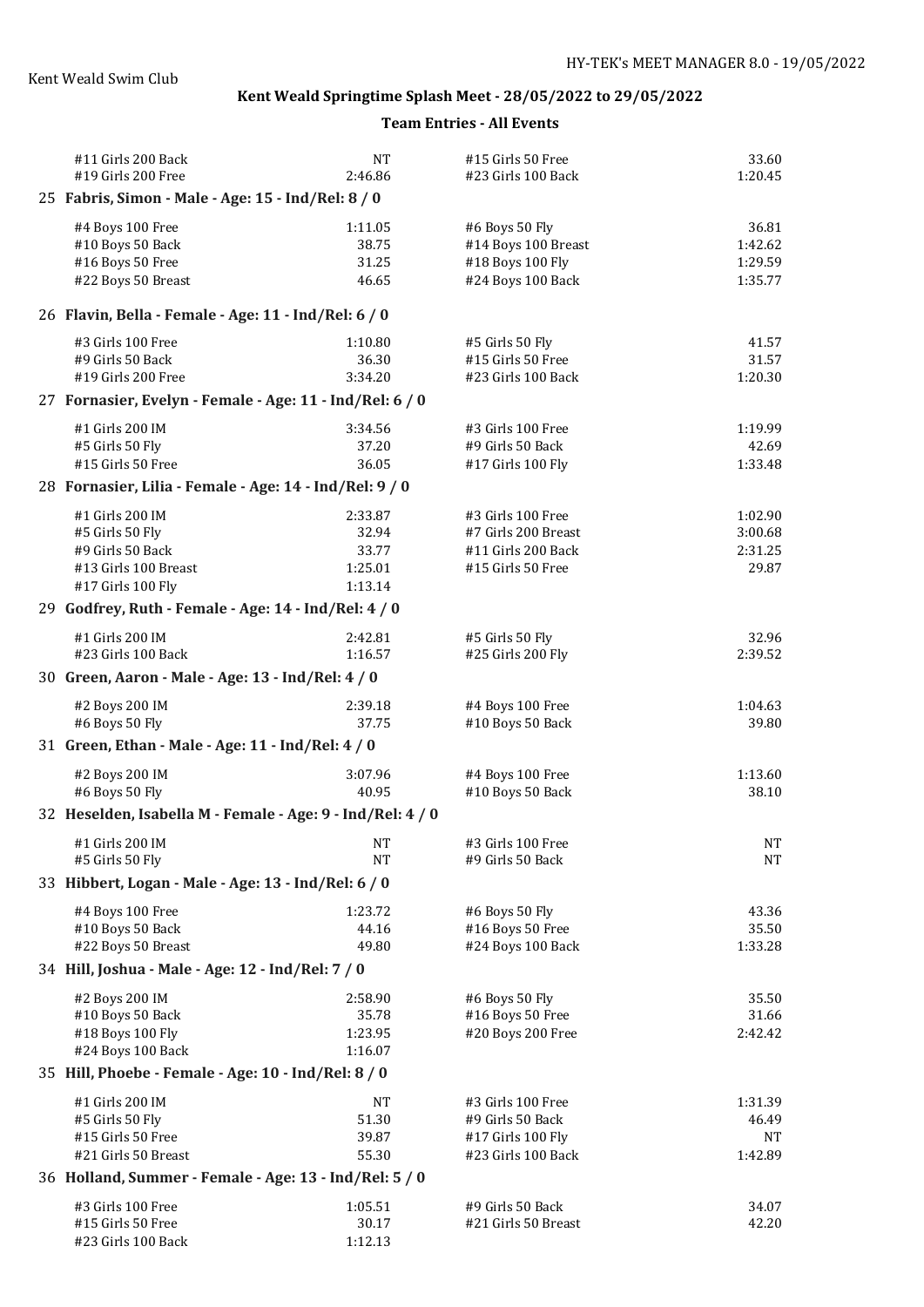| 37 Hudson, Ethan - Male - Age: 14 - Ind/Rel: 4 / 0                             |                                      |                                                                              |                                   |
|--------------------------------------------------------------------------------|--------------------------------------|------------------------------------------------------------------------------|-----------------------------------|
| #4 Boys 100 Free<br>#12 Boys 200 Back                                          | 1:22.84<br><b>NT</b>                 | #10 Boys 50 Back<br>#16 Boys 50 Free                                         | 41.51<br>36.75                    |
| 38 Johnston, Macaulay - Male - Age: 16 - Ind/Rel: 4 / 0                        |                                      |                                                                              |                                   |
| #4 Boys 100 Free<br>#14 Boys 100 Breast                                        | 1:03.96<br>1:22.66                   | #6 Boys 50 Fly<br>#16 Boys 50 Free                                           | 31.97<br>29.25                    |
| 39 Johnston, Thomas - Male - Age: 14 - Ind/Rel: 4 / 0                          |                                      |                                                                              |                                   |
| #4 Boys 100 Free<br>#16 Boys 50 Free                                           | 1:05.54<br>29.87                     | #6 Boys 50 Fly<br>#18 Boys 100 Fly                                           | 34.29<br>1:21.94                  |
| 40 Knock, Emilio C - Male - Age: 16 - Ind/Rel: 7 / 0                           |                                      |                                                                              |                                   |
| #4 Boys 100 Free<br>#10 Boys 50 Back<br>#18 Boys 100 Fly<br>#24 Boys 100 Back  | 57.07<br>30.48<br>1:02.00<br>1:08.08 | #6 Boys 50 Fly<br>#16 Boys 50 Free<br>#20 Boys 200 Free                      | 28.00<br>26.34<br><b>NT</b>       |
| 41 Kozlowski, Emilia G - Female - Age: 12 - Ind/Rel: 2 / 0                     |                                      |                                                                              |                                   |
| #15 Girls 50 Free                                                              | 43.53                                | #21 Girls 50 Breast                                                          | <b>NT</b>                         |
| 42 Lang, Matilda J - Female - Age: 11 - Ind/Rel: 5 / 0                         |                                      |                                                                              |                                   |
| #7 Girls 200 Breast<br>#13 Girls 100 Breast<br>#21 Girls 50 Breast             | 3:40.79<br>1:46.32<br>48.04          | #9 Girls 50 Back<br>#15 Girls 50 Free                                        | 48.01<br>37.20                    |
| 43 Lettington, Elijah - Male - Age: 11 - Ind/Rel: 4 / 0                        |                                      |                                                                              |                                   |
| #2 Boys 200 IM<br>#8 Boys 200 Breast                                           | <b>NT</b><br>NT                      | #4 Boys 100 Free<br>#10 Boys 50 Back                                         | 1:31.15<br>43.40                  |
| 44 Loukam, Kruz - Male - Age: 11 - Ind/Rel: 8 / 0                              |                                      |                                                                              |                                   |
| #4 Boys 100 Free<br>#10 Boys 50 Back<br>#16 Boys 50 Free<br>#22 Boys 50 Breast | 1:28.76<br>47.57<br>38.86<br>53.79   | #6 Boys 50 Fly<br>#12 Boys 200 Back<br>#18 Boys 100 Fly<br>#24 Boys 100 Back | 43.18<br>3:34.87<br>NT<br>1:35.66 |
| 45 Lynch, Dakota - Female - Age: 12 - Ind/Rel: 3 / 0                           |                                      |                                                                              |                                   |
| #1 Girls 200 IM<br>#9 Girls 50 Back                                            | 3:02.23<br>37.20                     | #5 Girls 50 Fly                                                              | 34.30                             |
| 46 Mangat, Tolly - Male - Age: 14 - Ind/Rel: 6 / 0                             |                                      |                                                                              |                                   |
| #4 Boys 100 Free<br>#14 Boys 100 Breast<br>#22 Boys 50 Breast                  | 1:02.77<br>1:20.71<br>37.14          | #10 Boys 50 Back<br>#16 Boys 50 Free<br>#24 Boys 100 Back                    | 32.60<br>28.48<br>1:11.40         |
| 47 Marriott, Sophia - Female - Age: 9 - Ind/Rel: 5 / 0                         |                                      |                                                                              |                                   |
| #3 Girls 100 Free<br>#13 Girls 100 Breast<br>#21 Girls 50 Breast               | <b>NT</b><br><b>NT</b><br><b>NT</b>  | #9 Girls 50 Back<br>#15 Girls 50 Free                                        | NT<br>49.59                       |
| 48 Martin, Evie - Female - Age: 16 - Ind/Rel: 4 / 0                            |                                      |                                                                              |                                   |
| #9 Girls 50 Back<br>#15 Girls 50 Free                                          | 33.94<br>31.07                       | #11 Girls 200 Back<br>#23 Girls 100 Back                                     | 2:34.20<br>1:13.47                |
| 49 Martin-Young, Freddie - Male - Age: 12 - Ind/Rel: 6 / 0                     |                                      |                                                                              |                                   |
| #4 Boys 100 Free<br>#12 Boys 200 Back<br>#22 Boys 50 Breast                    | 1:17.45<br>2:58.79<br>47.00          | #10 Boys 50 Back<br>#16 Boys 50 Free<br>#24 Boys 100 Back                    | 39.73<br>34.36<br>1:23.65         |
| 50 Miller, Caitlin - Female - Age: 14 - Ind/Rel: 7 / 0                         |                                      |                                                                              |                                   |
| #1 Girls 200 IM<br>#9 Girls 50 Back                                            | 2:51.22<br>36.64                     | #5 Girls 50 Fly<br>#13 Girls 100 Breast                                      | 40.71<br>1:24.55                  |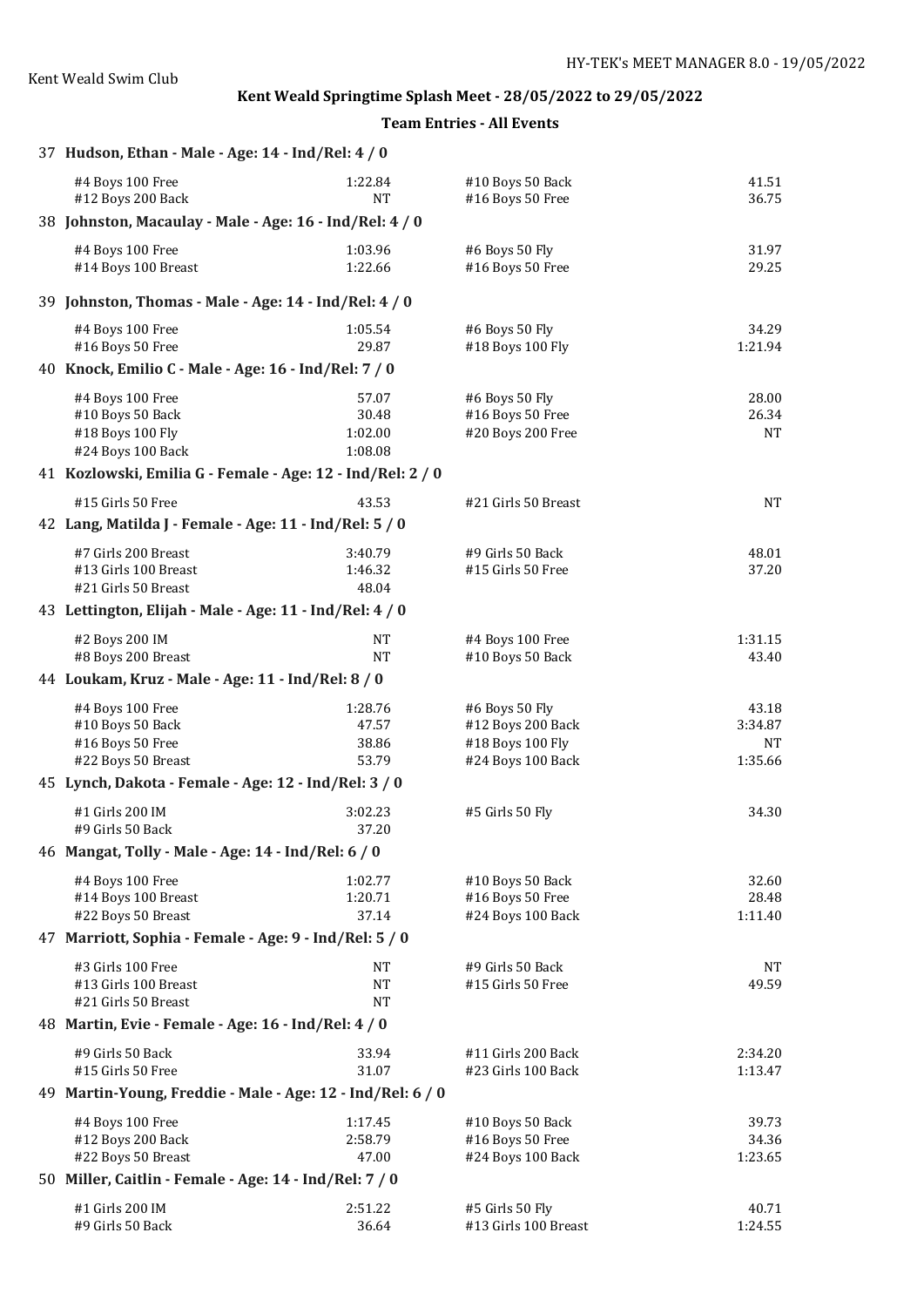#### **Team Entries - All Events**

| #15 Girls 50 Free<br>#23 Girls 100 Back                                        | 32.31<br>1:19.35                     | #21 Girls 50 Breast                                            | 38.10                     |
|--------------------------------------------------------------------------------|--------------------------------------|----------------------------------------------------------------|---------------------------|
| 51 Miller, Niamh R - Female - Age: 11 - Ind/Rel: 7 / 0                         |                                      |                                                                |                           |
| #1 Girls 200 IM<br>#9 Girls 50 Back<br>#15 Girls 50 Free<br>#23 Girls 100 Back | 3:17.69<br>39.17<br>39.91<br>1:26.00 | #5 Girls 50 Fly<br>#13 Girls 100 Breast<br>#21 Girls 50 Breast | 42.09<br>1:36.96<br>45.60 |
| 52 Mugi, Allan - Male - Age: 11 - Ind/Rel: 1 / 0                               |                                      |                                                                |                           |
| #16 Boys 50 Free                                                               | <b>NT</b>                            |                                                                |                           |
| 53 Mugi, Sara W - Female - Age: 12 - Ind/Rel: 5 / 0                            |                                      |                                                                |                           |
| #3 Girls 100 Free<br>#9 Girls 50 Back<br>#19 Girls 200 Free                    | 1:16.62<br>40.00<br>2:50.65          | #5 Girls 50 Fly<br>#15 Girls 50 Free                           | 40.13<br>33.22            |
| 54 Murrell, Dexter H - Male - Age: 9 - Ind/Rel: 5 / 0                          |                                      |                                                                |                           |
| #14 Boys 100 Breast<br>#18 Boys 100 Fly<br>#22 Boys 50 Breast                  | <b>NT</b><br><b>NT</b><br><b>NT</b>  | #16 Boys 50 Free<br>#20 Boys 200 Free                          | <b>NT</b><br><b>NT</b>    |
| 55 Myall, Jacob - Male - Age: 13 - Ind/Rel: 5 / 0                              |                                      |                                                                |                           |
| #14 Boys 100 Breast<br>#18 Boys 100 Fly<br>#22 Boys 50 Breast                  | 1:47.90<br>1:19.41<br>46.24          | #16 Boys 50 Free<br>#20 Boys 200 Free                          | 31.14<br><b>NT</b>        |
| 56 Myles, Imogen - Female - Age: 12 - Ind/Rel: 5 / 0                           |                                      |                                                                |                           |
| #13 Girls 100 Breast<br>#19 Girls 200 Free<br>#23 Girls 100 Back               | 1:18.10<br>2:37.87<br>1:17.10        | #15 Girls 50 Free<br>#21 Girls 50 Breast                       | 31.68<br>35.00            |
| 57 Neal, Cara P - Female - Age: 12 - Ind/Rel: 10 / 0                           |                                      |                                                                |                           |
| #1 Girls 200 IM                                                                | 2:35.00                              | #3 Girls 100 Free                                              | 1:06.24                   |
| #7 Girls 200 Breast                                                            | 2:52.35                              | #9 Girls 50 Back                                               | 37.39                     |
| #13 Girls 100 Breast                                                           | 1:20.25                              | #15 Girls 50 Free                                              | 29.69                     |
| #17 Girls 100 Fly                                                              | 1:14.82                              | #19 Girls 200 Free                                             | <b>NT</b>                 |
| #21 Girls 50 Breast                                                            | 38.50                                | #23 Girls 100 Back                                             | 1:17.39                   |
| 58 Olivier, Jeanne E - Female - Age: 14 - Ind/Rel: 6 / 0                       |                                      |                                                                |                           |
| #11 Girls 200 Back                                                             | 3:03.31                              | #13 Girls 100 Breast                                           | 1:41.51                   |
| #15 Girls 50 Free                                                              | 36.07                                | #19 Girls 200 Free                                             | NT                        |
| #21 Girls 50 Breast                                                            | 45.79                                | #23 Girls 100 Back                                             | 1:29.06                   |
| 59 Pennington Legh, Isabel - Female - Age: 12 - Ind/Rel: 6 / 0                 |                                      |                                                                |                           |
| #1 Girls 200 IM                                                                | 2:56.05                              | #5 Girls 50 Fly                                                | 33.30                     |
| #9 Girls 50 Back                                                               | 37.10                                | #11 Girls 200 Back                                             | 2:53.06                   |
| #15 Girls 50 Free                                                              | 31.60                                | #17 Girls 100 Fly                                              | 1:23.03                   |
| 60 Pople, Isabelle J - Female - Age: 12 - Ind/Rel: 7 / 0                       |                                      |                                                                |                           |
| #3 Girls 100 Free                                                              | 1:26.70                              | #5 Girls 50 Fly                                                | 37.95                     |
| #9 Girls 50 Back                                                               | 41.14                                | #15 Girls 50 Free                                              | 35.20                     |
| #17 Girls 100 Fly<br>#23 Girls 100 Back                                        | 1:43.49<br>1:29.47                   | #19 Girls 200 Free                                             | 3:32.47                   |
| 61 Rawkins, Dane G - Male - Age: 10 - Ind/Rel: 11 / 0                          |                                      |                                                                |                           |
|                                                                                |                                      |                                                                |                           |
| #2 Boys 200 IM<br>#6 Boys 50 Fly                                               | NT<br>40.50                          | #4 Boys 100 Free<br>#10 Boys 50 Back                           | 1:19.94<br>38.86          |
| #12 Boys 200 Back                                                              | 3:03.20                              | #14 Boys 100 Breast                                            | NT                        |
| #16 Boys 50 Free                                                               | 34.20                                | #18 Boys 100 Fly                                               | NT                        |
| #20 Boys 200 Free                                                              | 3:02.41                              | #22 Boys 50 Breast                                             | 52.13                     |
| #24 Boys 100 Back                                                              | 1:26.70                              |                                                                |                           |

62 **Shulka, Taani - Female - Age: 11 - Ind/Rel: 9 / 0**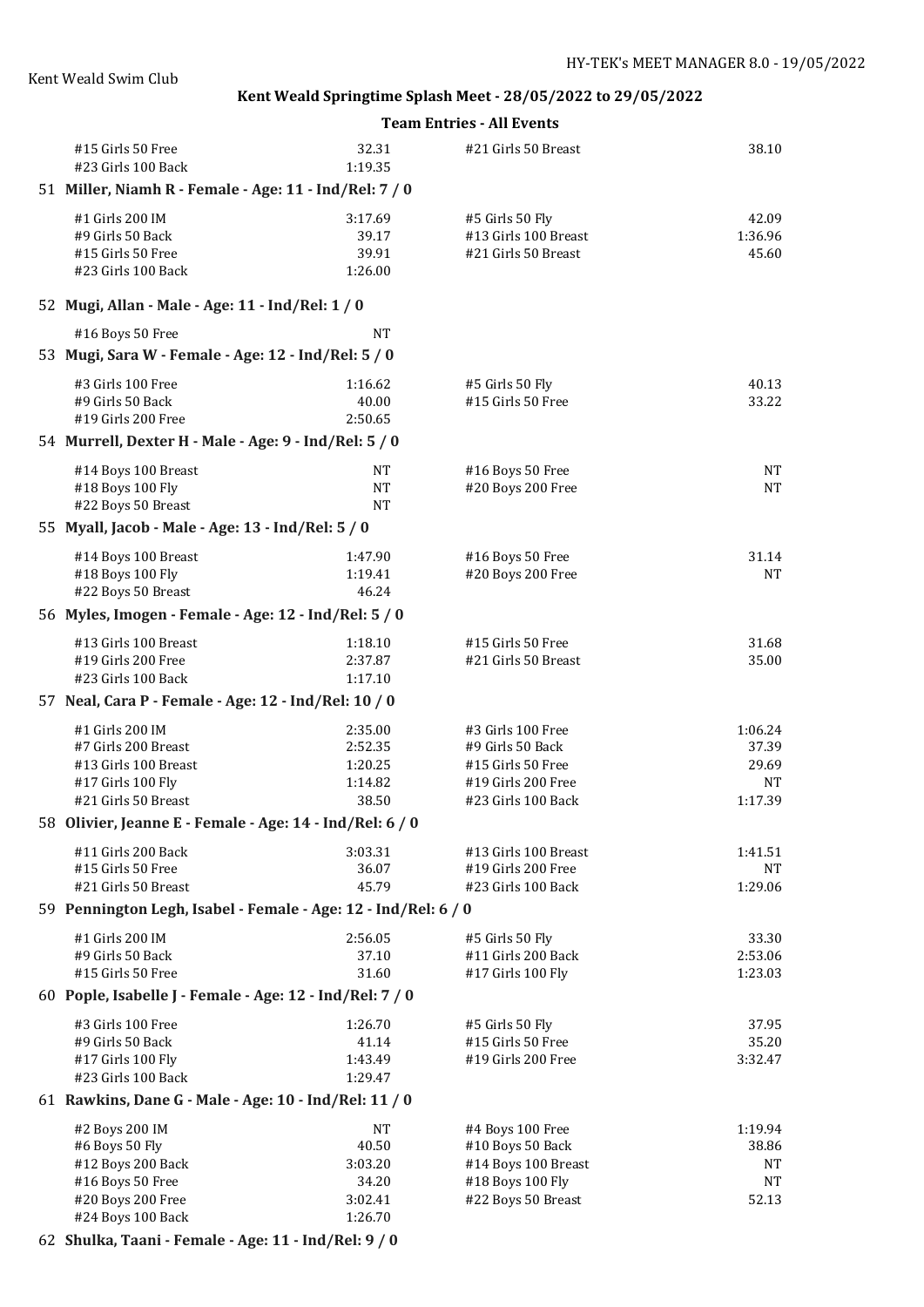| #1 Girls 200 IM<br>#5 Girls 50 Fly<br>#9 Girls 50 Back<br>#15 Girls 50 Free<br>#21 Girls 50 Breast | 3:21.39<br>47.71<br>44.69<br>40.34<br>47.17 | #3 Girls 100 Free<br>#7 Girls 200 Breast<br>#13 Girls 100 Breast<br>#19 Girls 200 Free | 1:25.42<br>3:45.89<br>1:48.53<br><b>NT</b> |
|----------------------------------------------------------------------------------------------------|---------------------------------------------|----------------------------------------------------------------------------------------|--------------------------------------------|
| 63 Slowinski, Isabel - Female - Age: 12 - Ind/Rel: 4 / 0                                           |                                             |                                                                                        |                                            |
| #9 Girls 50 Back<br>#21 Girls 50 Breast                                                            | 37.07<br>44.23                              | #13 Girls 100 Breast<br>#23 Girls 100 Back                                             | 1:35.60<br>1:20.84                         |
| 64 Slowinski, Nicole - Female - Age: 10 - Ind/Rel: 3 / 0                                           |                                             |                                                                                        |                                            |
| #1 Girls 200 IM<br>#21 Girls 50 Breast                                                             | <b>NT</b><br>54.02                          | #17 Girls 100 Fly                                                                      | NT                                         |
| 65 Southwell, Cerys - Female - Age: 11 - Ind/Rel: 5 / 0                                            |                                             |                                                                                        |                                            |
| #3 Girls 100 Free<br>#15 Girls 50 Free<br>#23 Girls 100 Back                                       | 1:28.05<br>38.22<br>1:35.21                 | #9 Girls 50 Back<br>#21 Girls 50 Breast                                                | 44.15<br>56.72                             |
| 66 Southwell, Nathan - Male - Age: 13 - Ind/Rel: 7 / 0                                             |                                             |                                                                                        |                                            |
| #2 Boys 200 IM<br>#8 Boys 200 Breast<br>#16 Boys 50 Free<br>#22 Boys 50 Breast                     | 3:20.81<br>3:35.70<br>34.64<br>45.60        | #4 Boys 100 Free<br>#14 Boys 100 Breast<br>#20 Boys 200 Free                           | 1:18.15<br>1:39.61<br>3:01.55              |
| 67 Stone, Alice - Female - Age: 14 - Ind/Rel: 5 / 0                                                |                                             |                                                                                        |                                            |
| #1 Girls 200 IM<br>#5 Girls 50 Fly<br>#17 Girls 100 Fly                                            | 2:48.96<br>35.51<br>1:20.52                 | #3 Girls 100 Free<br>#15 Girls 50 Free                                                 | 1:07.76<br>31.50                           |
| 68 Taplin, Daisy - Female - Age: 12 - Ind/Rel: 1 / 0                                               |                                             |                                                                                        |                                            |
| #3 Girls 100 Free                                                                                  | <b>NT</b>                                   |                                                                                        |                                            |
| 69 Tovey, Bronwyn - Female - Age: 11 - Ind/Rel: 5 / 0                                              |                                             |                                                                                        |                                            |
| #3 Girls 100 Free<br>#9 Girls 50 Back<br>#15 Girls 50 Free                                         | 1:20.96<br>44.39<br>37.09                   | #7 Girls 200 Breast<br>#13 Girls 100 Breast                                            | NT<br>1:43.16                              |
| 70 Trenter, Matthew - Male - Age: 12 - Ind/Rel: 7 / 0                                              |                                             |                                                                                        |                                            |
| #4 Boys 100 Free<br>#10 Boys 50 Back<br>#16 Boys 50 Free<br>#24 Boys 100 Back                      | 1:26.51<br>46.26<br>38.89<br>1:37.18        | #6 Boys 50 Fly<br>#14 Boys 100 Breast<br>#22 Boys 50 Breast                            | 50.52<br>1:45.43<br>50.87                  |
| 71 Trigueirinho, Gabriela K - Female - Age: 14 - Ind/Rel: 6 / 0                                    |                                             |                                                                                        |                                            |
| #3 Girls 100 Free<br>#11 Girls 200 Back<br>#19 Girls 200 Free                                      | 1:06.42<br>2:43.03<br>2:22.42               | #9 Girls 50 Back<br>#15 Girls 50 Free<br>#23 Girls 100 Back                            | 36.19<br>30.69<br>1:16.68                  |
| 72 Waller, Ruby - Female - Age: 13 - Ind/Rel: 9 / 0                                                |                                             |                                                                                        |                                            |
| #1 Girls 200 IM<br>#5 Girls 50 Fly<br>#9 Girls 50 Back<br>#15 Girls 50 Free<br>#21 Girls 50 Breast | 2:51.20<br>35.13<br>37.41<br>31.86<br>42.14 | #3 Girls 100 Free<br>#7 Girls 200 Breast<br>#13 Girls 100 Breast<br>#19 Girls 200 Free | 1:10.29<br>3:16.66<br>1:32.53<br>2:28.44   |
| 73 Warren, Anabel - Female - Age: 14 - Ind/Rel: 5 / 0                                              |                                             |                                                                                        |                                            |
| #3 Girls 100 Free<br>#9 Girls 50 Back<br>#17 Girls 100 Fly                                         | 1:06.42<br>37.20<br>1:21.39                 | #5 Girls 50 Fly<br>#15 Girls 50 Free                                                   | 32.00<br>29.10                             |
| 74 Williams, Lowri - Female - Age: 11 - Ind/Rel: 6 / 0                                             |                                             |                                                                                        |                                            |
| #5 Girls 50 Fly                                                                                    | 35.60                                       | #7 Girls 200 Breast                                                                    | 3:07.73                                    |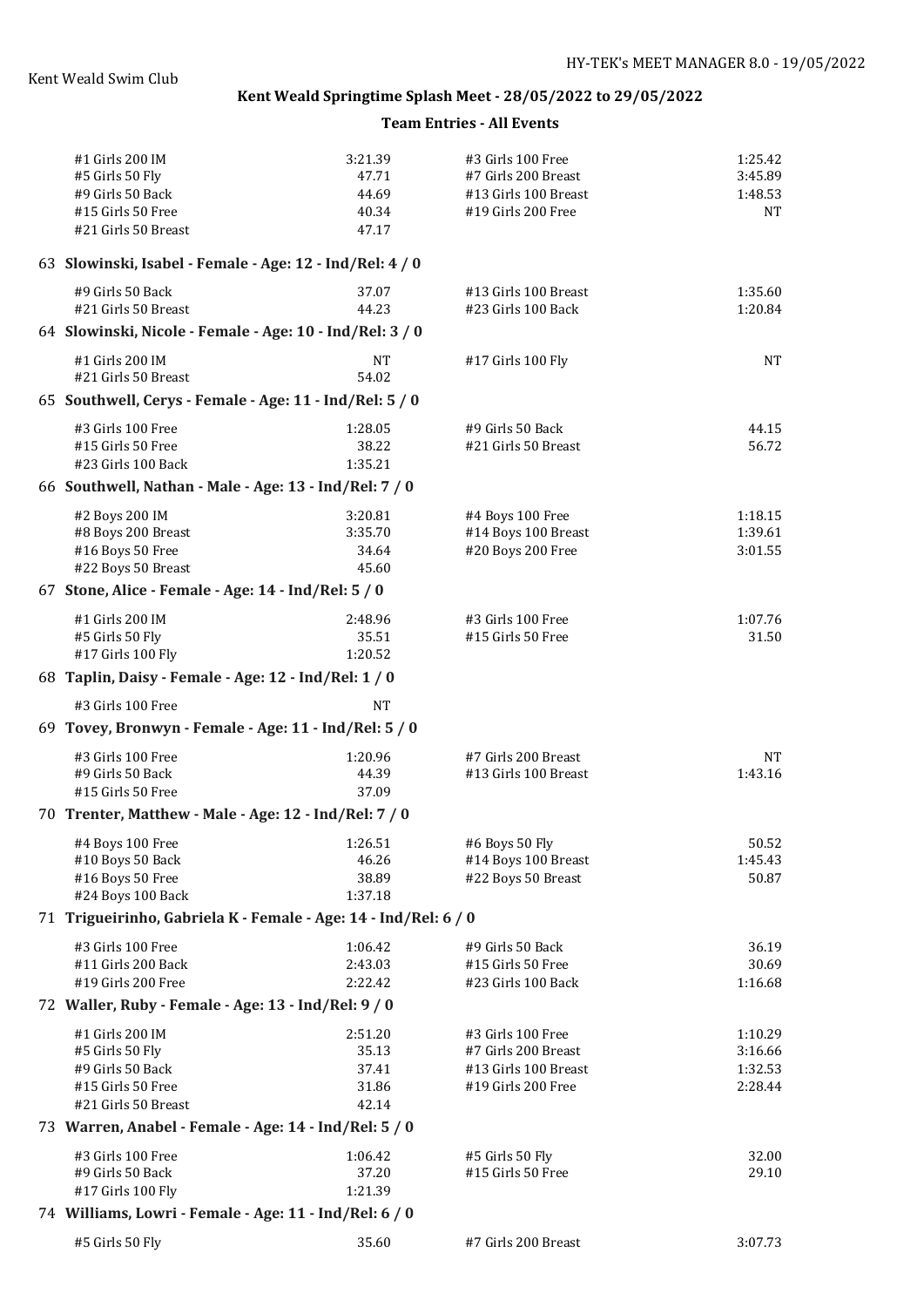| <b>Team Entries - All Events</b>                    |         |                                                    |         |  |  |
|-----------------------------------------------------|---------|----------------------------------------------------|---------|--|--|
| #13 Girls 100 Breast                                | 1:28.95 | #15 Girls 50 Free                                  | 31.29   |  |  |
| $#19$ Girls 200 Free                                | 2:26.16 | #21 Girls 50 Breast                                | 39.81   |  |  |
| 75 Zidan, Salma - Female - Age: 12 - Ind/Rel: 6 / 0 |         |                                                    |         |  |  |
| $#1$ Girls 200 IM                                   | NT      | #5 Girls 50 Fly                                    | 36.25   |  |  |
| #7 Girls 200 Breast                                 | 3:21.53 | #13 Girls 100 Breast                               | 1:33.42 |  |  |
| #15 Girls 50 Free                                   | 33.16   | #21 Girls 50 Breast                                | 40.29   |  |  |
| <b>Sevenoaks Swimming Club-SE</b>                   |         | Total Individual Entries: 417 -<br>Total Relays: 0 |         |  |  |
| .                                                   |         |                                                    |         |  |  |

### **Sheerness SC & Lifeguard Corp**

|  |  | 1 Savage, Isabelle - Female - Age: 10 - Ind/Rel: 2 / 0 |  |  |  |  |  |  |  |  |
|--|--|--------------------------------------------------------|--|--|--|--|--|--|--|--|
|--|--|--------------------------------------------------------|--|--|--|--|--|--|--|--|

| #3 Girls 100 Free             | 1:17.69                            | #7 Girls 200 Breast | NΤ |
|-------------------------------|------------------------------------|---------------------|----|
| Sheerness SC & Lifeguard Corp | <b>Total Individual Entries: 2</b> | Total Relays: 0     |    |

# **Tonbridge Swimming Club**

| 1 Boyce, Oliver - Male - Age: 14 - Ind/Rel: 6 / 0       |         |                      |         |  |
|---------------------------------------------------------|---------|----------------------|---------|--|
| #4 Boys 100 Free                                        | 1:07.88 | #8 Boys 200 Breast   | 2:57.67 |  |
| #14 Boys 100 Breast                                     | 1:20.70 | #16 Boys 50 Free     | 31.13   |  |
| #20 Boys 200 Free                                       | 2:29.71 | #22 Boys 50 Breast   | 36.00   |  |
| 2 Brosch, Mitch - Male - Age: 14 - Ind/Rel: 7 / 0       |         |                      |         |  |
| #4 Boys 100 Free                                        | 1:00.70 | #6 Boys 50 Fly       | 32.89   |  |
| #10 Boys 50 Back                                        | 31.05   | #12 Boys 200 Back    | 2:27.66 |  |
| #16 Boys 50 Free                                        | 27.12   | #20 Boys 200 Free    | 2:13.64 |  |
| #24 Boys 100 Back                                       | 1:06.99 |                      |         |  |
| 3 Cannon, Millie - Female - Age: 12 - Ind/Rel: 4 / 0    |         |                      |         |  |
| #1 Girls 200 IM                                         | 3:21.22 | #7 Girls 200 Breast  | 3:40.14 |  |
| #13 Girls 100 Breast                                    | 1:39.07 | #19 Girls 200 Free   | 2:58.58 |  |
| 4 Caveille, Amelie - Female - Age: 12 - Ind/Rel: 2 / 0  |         |                      |         |  |
| #13 Girls 100 Breast                                    | 1:49.81 | #15 Girls 50 Free    | 37.37   |  |
| 5 Caveille, Farrah - Female - Age: 10 - Ind/Rel: 2 / 0  |         |                      |         |  |
| #13 Girls 100 Breast                                    | 1:58.81 | #15 Girls 50 Free    | 46.94   |  |
| 6 Clarke, Evie - Female - Age: 12 - Ind/Rel: 3 / 0      |         |                      |         |  |
| #3 Girls 100 Free                                       | 1:37.40 | #5 Girls 50 Fly      | 54.40   |  |
| #15 Girls 50 Free                                       | 41.49   |                      |         |  |
| 7 Clouston, Breanne - Female - Age: 13 - Ind/Rel: 9 / 0 |         |                      |         |  |
| #3 Girls 100 Free                                       | 1:15.80 | #5 Girls 50 Fly      | 43.19   |  |
| #7 Girls 200 Breast                                     | 3:24.53 | #9 Girls 50 Back     | 40.33   |  |
| #13 Girls 100 Breast                                    | 1:33.05 | #15 Girls 50 Free    | 33.67   |  |
| #19 Girls 200 Free                                      | 2:50.87 | #21 Girls 50 Breast  | 41.46   |  |
| #23 Girls 100 Back                                      | 1:34.91 |                      |         |  |
| 8 Cook, Lily - Female - Age: 12 - Ind/Rel: 4 / 0        |         |                      |         |  |
| #3 Girls 100 Free                                       | 1:19.69 | #5 Girls 50 Fly      | 43.58   |  |
| #13 Girls 100 Breast                                    | 1:50.44 | #15 Girls 50 Free    | 34.61   |  |
| 9 Doyle, Erin - Female - Age: 12 - Ind/Rel: 4 / 0       |         |                      |         |  |
| #5 Girls 50 Fly                                         | 42.31   | #13 Girls 100 Breast | 1:41.26 |  |
| #15 Girls 50 Free                                       | 34.26   | #23 Girls 100 Back   | 1:34.46 |  |
| 10 Dunstan, Charles - Male - Age: 12 - Ind/Rel: 11 / 0  |         |                      |         |  |
| #2 Boys 200 IM                                          | 3:15.87 | #4 Boys 100 Free     | 1:19.59 |  |
| #6 Boys 50 Fly                                          | 41.30   | #8 Boys 200 Breast   | 3:58.43 |  |
| #10 Boys 50 Back                                        | 41.61   | #12 Boys 200 Back    | 3:25.13 |  |
| #14 Boys 100 Breast                                     | 1:45.43 | #16 Boys 50 Free     | 32.98   |  |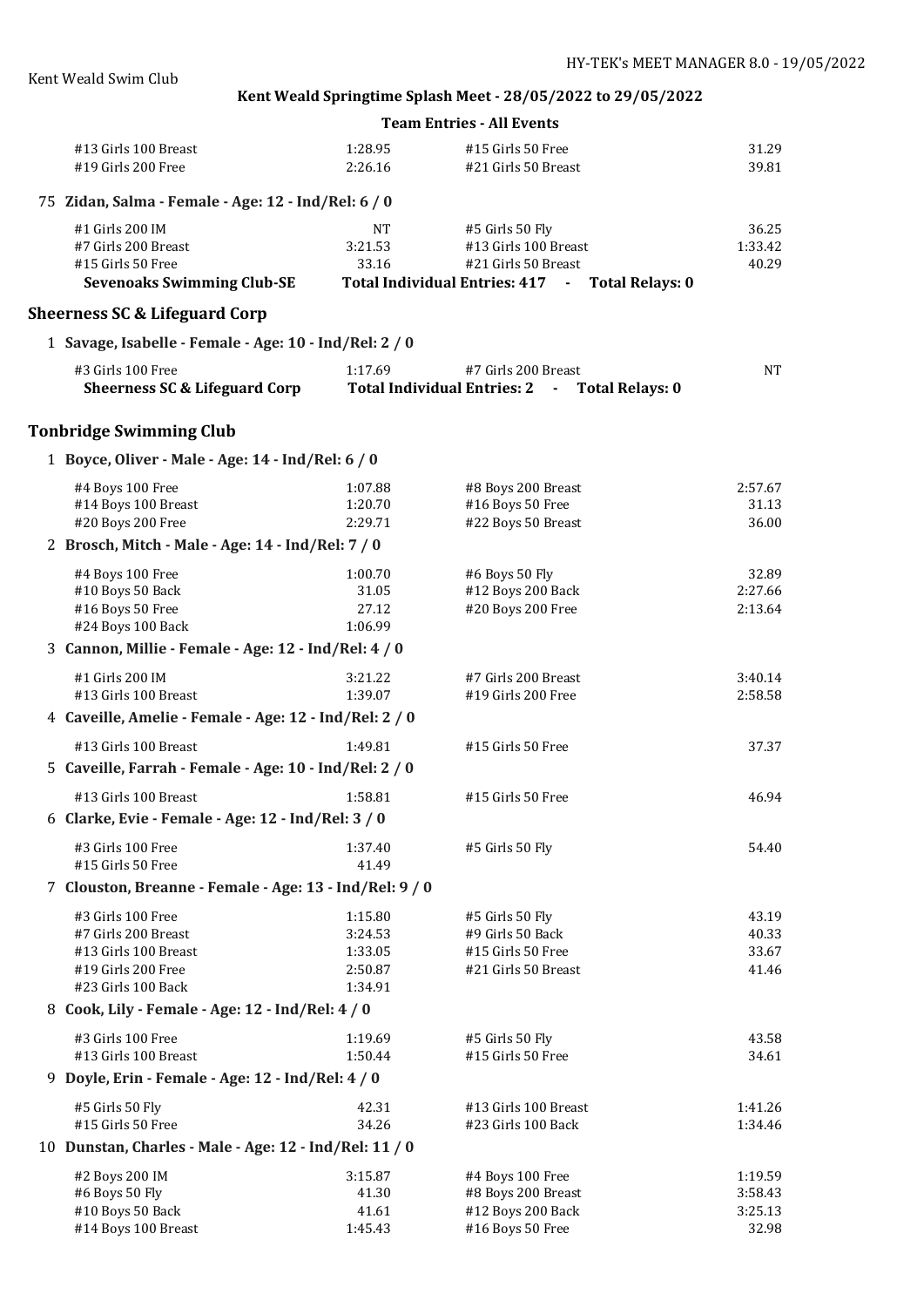|  | <b>Team Entries - All Events</b>                                               |                                                       |                                                               |                             |  |  |  |
|--|--------------------------------------------------------------------------------|-------------------------------------------------------|---------------------------------------------------------------|-----------------------------|--|--|--|
|  | #20 Boys 200 Free<br>#24 Boys 100 Back                                         | 2:47.92<br>1:39.24                                    | #22 Boys 50 Breast                                            | 48.31                       |  |  |  |
|  | 11 Edmondston-Low, Vivienne - Female - Age: 11 - Ind/Rel: 2 / 0                |                                                       |                                                               |                             |  |  |  |
|  | #5 Girls 50 Fly                                                                | 49.91                                                 | #9 Girls 50 Back                                              | 49.41                       |  |  |  |
|  | 12 Evans, Jessica - Female - Age: 11 - Ind/Rel: 7 / 0                          |                                                       |                                                               |                             |  |  |  |
|  | #3 Girls 100 Free<br>#9 Girls 50 Back<br>#15 Girls 50 Free                     | 1:09.10<br>38.15<br>31.00                             | #5 Girls 50 Fly<br>#13 Girls 100 Breast<br>#19 Girls 200 Free | 35.90<br>1:34.63<br>2:34.79 |  |  |  |
|  | #21 Girls 50 Breast                                                            | 41.40                                                 |                                                               |                             |  |  |  |
|  | 13 Feachem, Gabriella - Female - Age: 13 - Ind/Rel: 7 / 0                      |                                                       |                                                               |                             |  |  |  |
|  | #1 Girls 200 IM<br>#5 Girls 50 Fly<br>#19 Girls 200 Free<br>#23 Girls 100 Back | 3:17.05<br>36.73<br>3:07.37<br>1:26.71                | #3 Girls 100 Free<br>#9 Girls 50 Back<br>#21 Girls 50 Breast  | 1:16.81<br>37.94<br>43.72   |  |  |  |
|  |                                                                                | 14 Fisher, Amelia - Female - Age: 11 - Ind/Rel: 3 / 0 |                                                               |                             |  |  |  |
|  | #3 Girls 100 Free<br>#9 Girls 50 Back                                          | 1:27.57<br>43.18                                      | #7 Girls 200 Breast                                           | 4:03.36                     |  |  |  |
|  | 15 Garfield, Harry - Male - Age: 11 - Ind/Rel: 3 / 0                           |                                                       |                                                               |                             |  |  |  |
|  | #4 Boys 100 Free<br>#10 Boys 50 Back                                           | 1:51.69<br>47.19                                      | #6 Boys 50 Fly                                                | 50.69                       |  |  |  |
|  | 16 Guppy, Eva - Female - Age: 12 - Ind/Rel: 3 / 0                              |                                                       |                                                               |                             |  |  |  |
|  | #3 Girls 100 Free<br>#9 Girls 50 Back                                          | 1:30.16<br>45.09                                      | #7 Girls 200 Breast                                           | 4:00.00                     |  |  |  |
|  | 17 Hildebrandt, Sophia - Female - Age: 11 - Ind/Rel: 5 / 0                     |                                                       |                                                               |                             |  |  |  |
|  | #1 Girls 200 IM<br>#9 Girls 50 Back<br>#17 Girls 100 Fly                       | 3:15.52<br>39.30<br>1:32.44                           | #5 Girls 50 Fly<br>#15 Girls 50 Free                          | 36.22<br>33.00              |  |  |  |
|  | 18 Hollands, Ella - Female - Age: 11 - Ind/Rel: 5 / 0                          |                                                       |                                                               |                             |  |  |  |
|  | #3 Girls 100 Free<br>#9 Girls 50 Back<br>#17 Girls 100 Fly                     | 1:12.80<br>37.90<br>1:33.18                           | #5 Girls 50 Fly<br>#15 Girls 50 Free                          | 37.45<br>32.62              |  |  |  |
|  | 19 Kienlen, Willow - Female - Age: 13 - Ind/Rel: 4 / 0                         |                                                       |                                                               |                             |  |  |  |
|  | #1 Girls 200 IM<br>#13 Girls 100 Breast                                        | 2:39.92<br>1:20.69                                    | #5 Girls 50 Fly<br>#17 Girls 100 Fly                          | 33.00<br>1:15.27            |  |  |  |
|  | 20 Law, Alice - Female - Age: 11 - Ind/Rel: 2 / 0                              |                                                       |                                                               |                             |  |  |  |
|  | #3 Girls 100 Free<br>21 Li, Xian Ming - Male - Age: 13 - Ind/Rel: 5 / 0        | 1:26.76                                               | #7 Girls 200 Breast                                           | 3:38.54                     |  |  |  |
|  | #2 Boys 200 IM<br>#16 Boys 50 Free<br>#20 Boys 200 Free                        | 2:35.03<br>27.60<br>2:22.78                           | #6 Boys 50 Fly<br>#18 Boys 100 Fly                            | 30.13<br>1:08.60            |  |  |  |
|  | 22 Olalekan, Adeel - Male - Age: 10 - Ind/Rel: 4 / 0                           |                                                       |                                                               |                             |  |  |  |
|  | #6 Boys 50 Fly<br>#16 Boys 50 Free                                             | 1:18.32<br>51.91                                      | #10 Boys 50 Back<br>#22 Boys 50 Breast                        | 55.53<br>1:13.00            |  |  |  |
|  | 23 Olalekan, Amir - Male - Age: 13 - Ind/Rel: 6 / 0                            |                                                       |                                                               |                             |  |  |  |
|  | #4 Boys 100 Free<br>#10 Boys 50 Back<br>#18 Boys 100 Fly                       | 1:06.09<br>34.96<br>1:20.49                           | #6 Boys 50 Fly<br>#16 Boys 50 Free<br>#24 Boys 100 Back       | 32.56<br>28.90<br>1:14.24   |  |  |  |
|  | 24 Richardson, Isabelle - Female - Age: 12 - Ind/Rel: 2 / 0                    |                                                       |                                                               |                             |  |  |  |
|  | #11 Girls 200 Back                                                             | 3:17.74                                               | #15 Girls 50 Free                                             | 34.40                       |  |  |  |